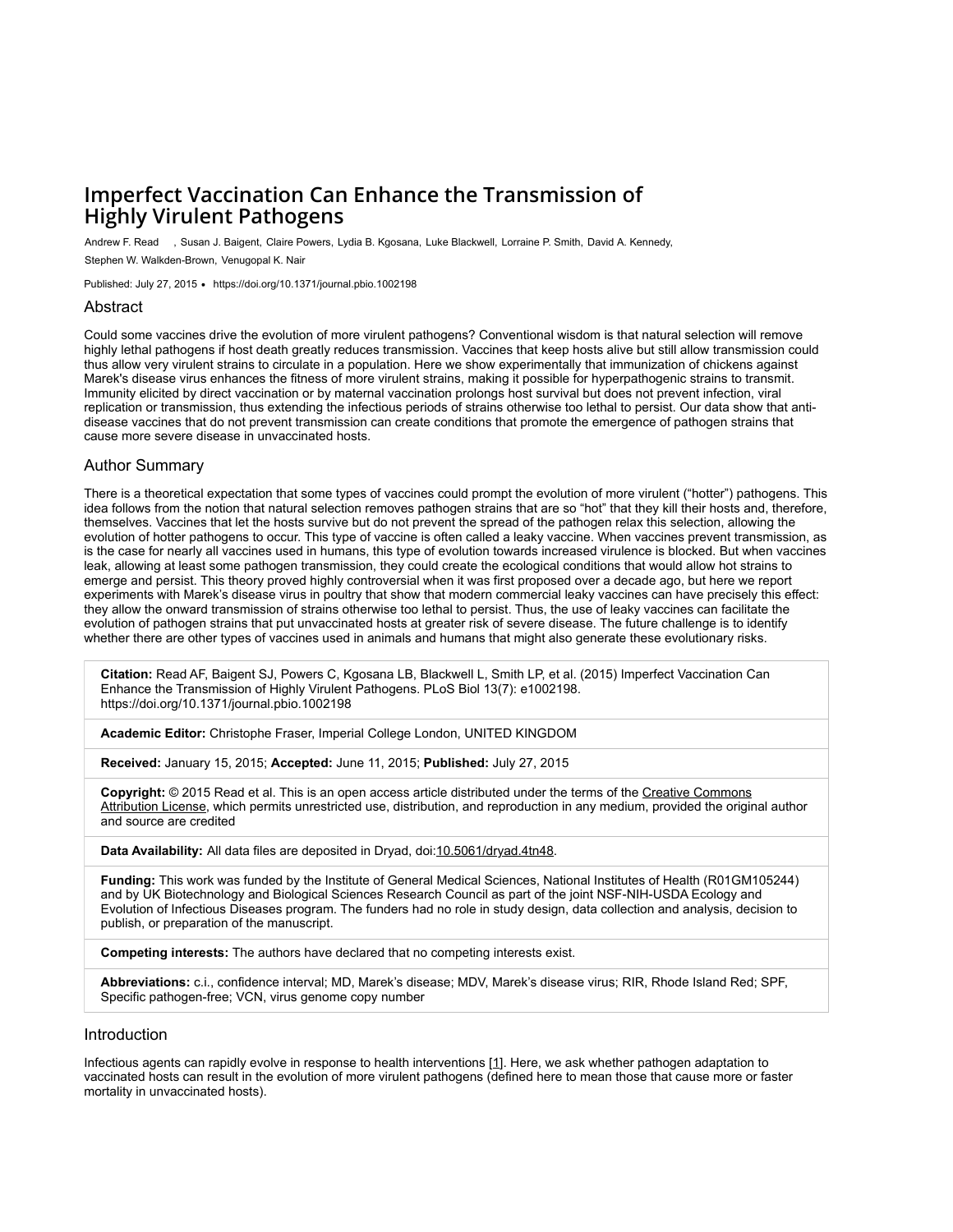Vaccination could prompt the evolution of more virulent pathogens in the following way. It is usually assumed that the primary force preventing the evolutionary emergence of more virulent strains is that they kill their hosts and, therefore, truncate their own infectious periods. If so, keeping hosts alive with vaccines that reduce disease but do not prevent infection, replication, and transmission (so-called "imperfect" vaccines) could allow more virulent strains to circulate. Natural selection will even favour their circulation if virulent strains have a higher transmission in the absence of host death or are better able to overcome host immunity. Thus, life-saving vaccines have the potential to increase mean disease virulence of a pathogen population (as assayed in unvaccinated hosts) [[2](#page-8-1)–[4\]](#page-8-2).

The plausibility of this idea (hereafter called the "imperfect-vaccine hypothesis") has been confirmed with mathematical models [\[2,](#page-8-1)5-[9\]](#page-8-4). Efficacy and mode of action are key. If the vaccine is sterilizing, so that transmission is stopped, no evolution can occur. But if it is non-sterilizing, so that naturally acquired pathogens can transmit from immunized individuals (what we hereafter call a "leaky" vaccine), virulent strains will be able to circulate in situations in which natural selection would have once removed them [[2](#page-8-1)]. Thus, anti-disease vaccines (those reducing in-host replication or pathogenicity) have the potential to generate evolution harmful to human and animal well-being; infection- or transmission-blocking vaccines do not [[2](#page-8-1)-9]. Note that the possibility of vaccine-driven virulence evolution is conceptually distinct from vaccine-driven epitope evolution (antigenic escape), in which variants of target antigens evolve because they enable pathogens that are otherwise less fit to evade vaccine-induced immunity. The evolution of escape variants has been frequently observed [[4](#page-8-2),[10\]](#page-8-5).

The imperfect-vaccine hypothesis attracted controversy [11-[14](#page-8-7)], not least because human vaccines have apparently not caused an increase in the virulence of their target pathogens. But most human vaccines are sterilizing (transmission-blocking) or not in widespread use or only recently introduced [[4\]](#page-8-2). Moreover, unambiguous comparisons of strain virulence and the impact of vaccination on transmission require experimental infections in the natural host—clearly impossible for human diseases. The situation is different for veterinary infections. Here, we report experiments with Marek's disease virus (MDV), a highly contagious oncogenic herpesvirus that costs the global poultry industry more than \$US2 billion annually [[15](#page-8-8)]. We test a key prediction of the imperfect-vaccine hypothesis: that vaccination will elevate the fitness of highly virulent strains above that of less virulent strains.

Chickens become infected with MDV by inhalation of dust contaminated with virus shed from the feather follicles of infected birds. In a contaminated poultry house, chicks are infected soon after hatching and remain infectious for life [[16](#page-8-9)]. The virus can remain infectious in poultry dust for many months [\[17,](#page-8-10)[18](#page-9-0)]. As originally described, Marek's disease (MD) was a paralysis of older birds, but by the 1950s, "acute MD" characterised by lymphomas in multiple organs in younger birds was occurring. This became the dominant form of MD, with increasing virulence, characterised by more severe lymphomas and mortality at increasingly early ages and, under some circumstances, paralysis and death in the first weeks of life, well before lymphoma formation [[15](#page-8-8)[,19](#page-9-1)].

MDV has been evolving in poultry immunized with leaky anti-disease vaccines since the introduction of the first vaccines in 1970 [\[15](#page-8-8),[19](#page-9-1)[–24\]](#page-9-2). All MD vaccines are live viruses administered to 18-day-old embryos or immediately after hatch, and vaccinated birds can become infected and shed wild-type virus [[25](#page-9-3)-[28\]](#page-9-4). Wild-type MD viruses are so-called serotype 1 viruses. First-generation vaccines include a serotype 3 herpesvirus of turkeys called HVT; second-generation vaccines are a combination of HVT and SB-1, a serotype 2 isolate. Third-generation vaccines are based on an attenuated serotype-1 virus isolate CVI998, the so-called Rispens vaccine [\[15,](#page-8-8)[19](#page-9-1)–[24\]](#page-9-2).

### Results

### **Viral Shedding**

Our first three experiments involved Rhode Island Red (RIR) chickens, a breed that has not been subject to the intensive selective breeding and outcrossing that characterizes modern commercial chicken strains. Specific pathogen-free (SPF) parent birds were unvaccinated, and so offspring used in our first two experiments were free from maternally derived antibodies. In our first experiment, we infected 8-d-old chicks with five strains of MDV chosen to span the virulence spectrum defined by Witter and colleagues [[21](#page-9-5),[29](#page-9-6)]. The viral strains varied from the less virulent HPRS-B14, which killed 60% of unvaccinated birds over 2 mo, to the highly lethal Md5 and 675A, which killed all unvaccinated birds in 10 d (*Eig 1*, top panels). When age-matched birds were vaccinated 8 d earlier with HVT, the first MDV vaccine to go into commercial use, survival improved dramatically, with a few deaths occurring only late in the experiment, and then only in birds infected with the most virulent strains ( $Eq_1$ , top panels).

#### <span id="page-1-0"></span>**Fig 1. Impact of vaccination on mortality and viral shedding of five strains of MDV.**

Experiment 1. Groups of 20 Rhode Island Red chickens were unvaccinated (dotted lines, light shading) or HVT-vaccinated (solid lines, dark shading) at 1 d of age and challenged with viral strains HPRS-B14 (black), 571 (purple), 595 (green), Md5 (blue), or 675A (red) 8 d later. Viral strains vary in virulence in unvaccinated hosts, and vaccination protects against death (**top panels**, with strains arranged in order of increasing virulence from left to right.). Vaccination suppresses the concentration of virus in dust, but by keeping hosts alive, prolongs the infectious periods of hyperpathogenic MDV (**middle panels**). This means that cumulative number of virus genome copies (VCN) shed per bird is suppressed by vaccination for the least virulent strain and enhanced by several orders of magnitude for the most virulent (**bottom panels**). Error bars and shaded regions indicate 95% confidence interval (c.i.) Raw data can be found at [http://dx.doi.org/10.5061/dryad.4tn48.](http://dx.doi.org/10.5061/dryad.4tn48) <https://doi.org/10.1371/journal.pbio.1002198.g001>

We collected dust from the isolators containing infected birds and measured the concentration of virus genomes in the dust using real-time PCR. At contemporaneous time points, vaccinated birds shed fewer virus genome copies than unvaccinated birds infected with the same viral strain ([Fig 1,](#page-1-0) middle panels). Those patterns reflected viral loads in the feather follicles ([S1 Fig\)](#page-7-0). Critically, the infectious period of unvaccinated birds infected with our two most virulent strains was less than a week because hosts died so rapidly. During that week, barely any virus was shed (*Fig 1*, middle panels). In contrast, the infectious period of the least virulent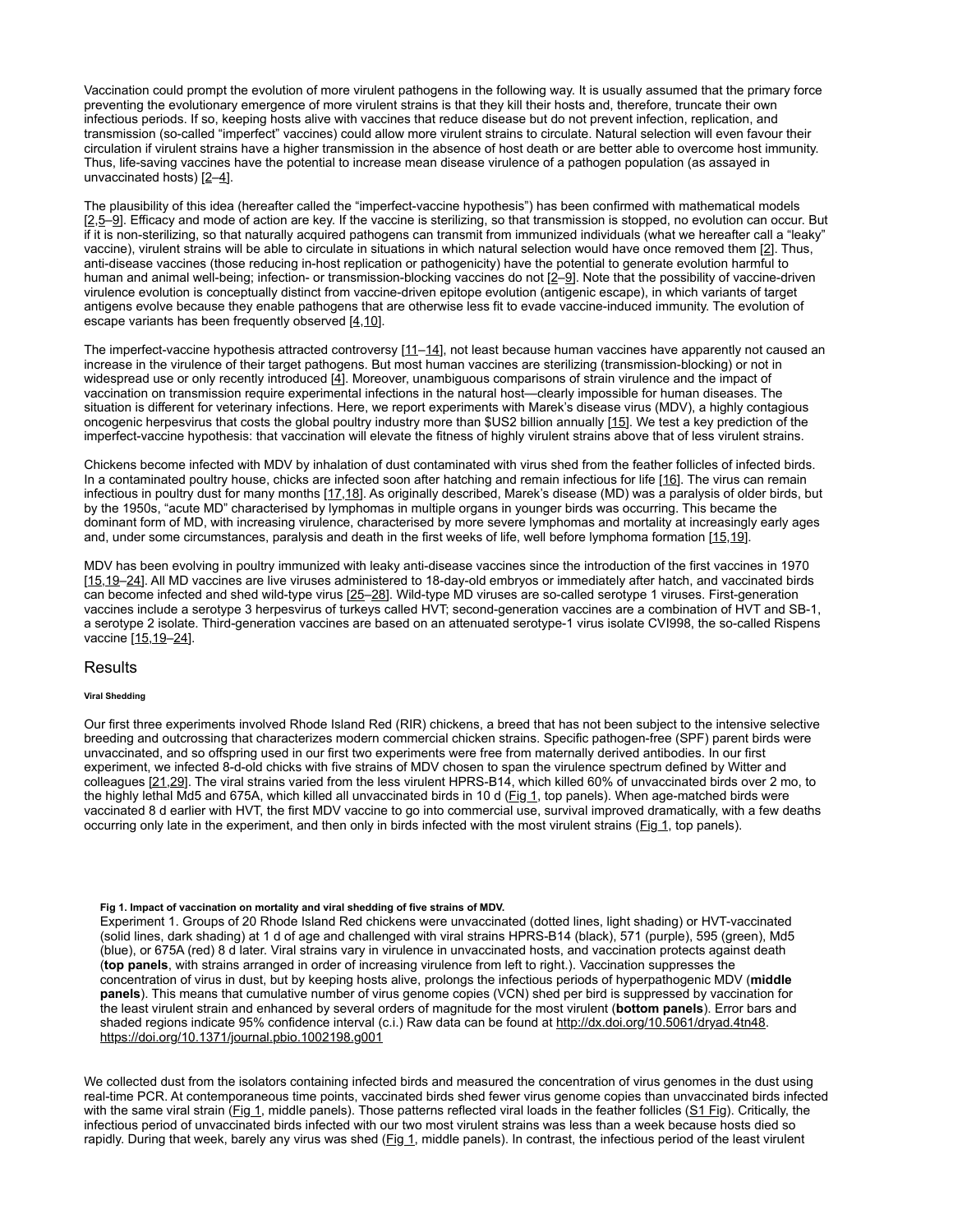strains continued for the entire experiment (almost 2 mo). Thus, the least virulent strain shed several orders of magnitude more virus from unvaccinated birds than did the virulent strains (*Fig 1*, bottom panels). By preventing death, vaccination greatly increased the infectious period of the most virulent strains, increasing the total amount of virus shed by several orders of magnitude, and increasing it above that of the least virulent strain (*Fig 1*, bottom panels). Thus, the net effect of vaccination on both host survival rates and daily shedding rates was to vastly increase the amount of virus shed by virulent strains into the environment.

#### **Onward Transmission**

To confirm that virus shed into the environment was a robust proxy for overall bird-to-bird transmission potential, we co-housed birds infected with our three most virulent strains with immunologically-naïve sentinel birds (Experiment 2). When unvaccinated birds were infected with the two most lethal strains (Md5 and 675A), they were all dead within 10 days (Eig 2A), before substantial [viral shedding had begun \(S](#page-2-0)[2 Fig](#page-7-1)[\). Consequently, no sentinel birds in those isolators became infected \(Fig 2B\) and none died \(Fig](#page-2-0) 2C). In contrast, when HVT-vaccinated birds were infected with either of those hyperpathogenic strains, they survived for 30 days or more [\(Fig 2A](#page-2-0)), allowing substantial viral shedding ([S2 Fig\)](#page-7-1). All co-housed sentinels consequently became infected ([Fig 2B\)](#page-2-0) and went on to die as a result of MDV infection  $(\underline{Fig. 2C})$ . Thus, in accordance with the imperfect-vaccine hypothesis, vaccination enabled the onward transmission of viruses otherwise too lethal to transmit, putting unvaccinated individuals at great risk of severe disease and death.

#### <span id="page-2-0"></span>**Fig 2. Vaccination enhances transmission of hyperpathogenic MDV.**

Experiment 2. Groups of ten birds were HVT-vaccinated (solid lines) or not (dotted lines) and experimentally infected with one of our three most virulent MDV strains, 595 (green), Md5 (blue) and 675A (red), and co-housed with ten unvaccinated sentinel birds. Vaccination prolonged the survival of experimentally infected birds (**A**), ensuring that sentinel birds became infected (**B**) and, hence, died (**C**). In B and C, solid lines denote sentinels cohoused with vaccinated experimentally infected birds and dotted lines denote sentinels cohoused with unvaccinated experimentally infected birds. Raw data can be found at [http://dx.doi.org/10.5061/dryad.4tn48.](http://dx.doi.org/10.5061/dryad.4tn48)

<https://doi.org/10.1371/journal.pbio.1002198.g002>

Interestingly, the viral strain 595 was slightly less virulent than the other two viruses (taking a day longer to kill half of the unvaccinated birds, and 6 d longer to kill them all) ([Fig 2A](#page-2-0)). This slightly reduced mortality rate prolonged the viral shedding from unvaccinated birds, so that about 100-fold more virus was shed into the environment by the 595-infected cohort than from the cohorts infected by the two more lethal strains [\(S2 Fig](#page-7-1)). This was evidently sufficient for transmission, because all co-housed sentinels eventually became infected [\(Fig 2B\)](#page-2-0) and went on to die ([Fig 2C\)](#page-2-0). Thus, slight reductions in lethality can be sufficient to allow onward transmission. Nonetheless, even for strain 595, vaccination led to more rapid infection of sentinels ([Fig 2B;](#page-2-0) median time to positivity 9 d earlier than in unvaccinated birds,  $p < 0.05$ ), thus increasing the rate at which secondary cases were generated, a critical determinant of both viral fitness and case incidence in a rising epidemic.

#### **Maternally Derived Antibody**

The high mortality rates we observed in unvaccinated chickens infected with our most virulent strains are due to early mortality syndrome, which involves the rapid onset of paralysis, disorientation and an inability to feed and move, followed by death [[30](#page-9-7)–[33](#page-9-8)]. In today's modern industry, parental birds are almost always vaccinated against MDV, which results in the transfer of maternal antibody to chicks. These antibodies appear to be protective against the early mortality syndrome [[30](#page-9-7)-[33\]](#page-9-8). This raises the prospect that vaccination of laying hens could also permit onward transmission of viral strains that would be too lethal to otherwise transmit from offspring birds. We tested this possibility with further experiments using our most (675A) and least (HPRS-B14) virulent virus strains, again in Rhode Island Red birds, but this time including chicks derived from hens vaccinated 4–5 wk prior to egg lay with a standard commercial Rispens vaccine (Experiment 3).

Vaccination of hens enhanced the survival of offspring experimentally infected with HRPS-B14 [\(Fig 3A](#page-2-1), *p* < 0.05). Maternally derived antibody had no detectable effect on the replication of that viral strain in the feather tips ([S3 Fig](#page-7-2) panel A, *p* > 0.05) and, while it somewhat suppressed the amount of infectious virus shed into the environment early in infections (Figs [3B](#page-2-1) and [S3B](#page-7-2)), it did not affect the rate at which sentinel birds became infected with HRPS-B14 [\(Fig 3C](#page-2-1),  $p > 0.05$ ) and few sentinels died [\(Fig 3D\)](#page-2-1). Thus maternal protection had little impact on the transmission success of our least virulent strain.

# <span id="page-2-1"></span>**Fig 3. Maternal vaccination enhances viral shedding and onward transmission of hyperpathogenic MDV.**

Experiment 3. Groups of ten unvaccinated chicks produced by hens that were Rispens-vaccinated (solid lines) or not (dotted lines) were infected with viral strains HPRS-B14 (black) or 675A (red) and cohoused with sentinels of the same maternal antibody status. Maternally derived antibodies prolonged the survival of experimentally infected birds (**A**) and enhanced the amount of virus shed into the environment by the hyperpathogenic strain (**B**), making possible the infection of sentinels with the most virulent strain (**C**), which led to their death (**D**). Shaded regions represent 95% c.i. for unvaccinated (light) and vaccinated (dark). Raw data can be found at [http://dx.doi.org/10.5061/dryad.4tn48.](http://dx.doi.org/10.5061/dryad.4tn48)

<https://doi.org/10.1371/journal.pbio.1002198.g003>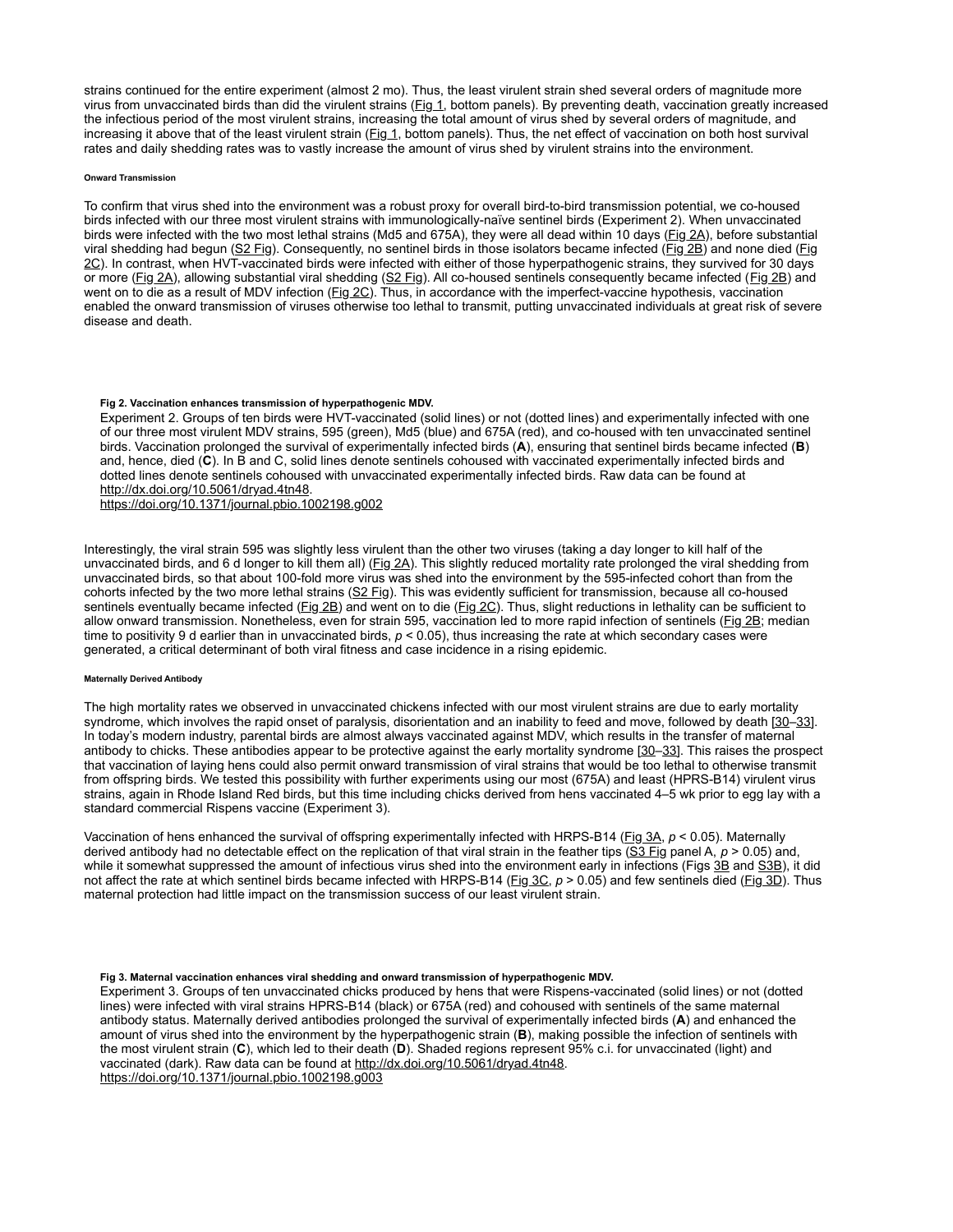However, presence of maternal antibody greatly impacted the transmission success of the most virulent strain (675A). As expected, the offspring of vaccinated hens survived for longer following infection with 675A virus than did maternally derived antibody-negative chicks [\(Fig 3A](#page-2-1),  $p < 0.05$ ). As we found in our first two experiments, very little of the highly virulent strain was shed from birds with no immune protection before they died (Figs [3B](#page-2-1) and [S3\)](#page-7-2). Consequently, no sentinels became infected ([Fig 3C](#page-2-1)). But birds [with maternal protection survived longer to shed more virus \(Figs 3A, 3B, and](#page-2-1) [S3](#page-7-2)[B\), so that all sentinel birds became infected \(Fig](#page-2-1) 3C) and died [\(Fig 3D\)](#page-2-1). Maternal vaccination was not as protective as direct vaccination of offspring (cf. [Fig 3A](#page-2-1) with [Fig 2A](#page-2-0) and the top panels of [Fig 1\)](#page-1-0). Nonetheless, vaccination of laying hens, like the vaccination of offspring, enabled the onward transmission of the hyperpathogenic strain from offspring [\(Fig 3C](#page-2-1)). Again, these data are consistent with the imperfect-vaccine hypothesis.

#### **Transmission between Commercial Birds**

Our experiments above show that direct vaccination of birds or vaccination of parent hens makes possible the onward transmission of viral strains otherwise too lethal to transmit, and thus that unvaccinated individuals are put at increased risk of severe disease and death. However, in a modern commercial broiler setting, all birds in a flock would originate from vaccinated hens (and so would be positive for maternally derived antibody), and also be vaccinated. We thus set out to determine whether our most virulent strain could transmit to vaccinated sentinels, a necessary condition for persistence of hyperpathogenic strains in the modern industry (Experiment 4). To mimic the current commercial broiler situation, we obtained modern commercial broiler birds derived from Rispens-vaccinated hens and, at 1 d of age, we HVT-vaccinated all the birds we would experimentally infect. Those birds were then infected with our most virulent viral strain (675A) at 8 d of age. We cohoused those experimentally infected birds with sentinel birds, which were either HVT vaccinated or not. We performed this experiment twice. To accommodate changing regulatory requirements (see [Methods\)](#page-4-0), we did the first replicate with birds housed in isolators until 35 d of age, after which they were moved to floor until they were 11 wk old (Experiment 4a), and the second replicate with birds maintained in floor pens from 1 d of age until 7 wk of age (Experiment 4b).

All sentinels became infected, irrespective of vaccine status (Fig.4A). Thus, vaccinated maternal antibody positive commercial birds shed wild-type virus that caused infections in both vaccinated and unvaccinated maternal antibody positive birds. Vaccination only slightly suppressed viral replication in the infections acquired by the sentinel birds ([Fig 4B\)](#page-3-0). Importantly, all sentinels, vaccinated and unvaccinated, became virus positive in the feather follicles, meaning that they themselves started shedding. Vaccination protected sentinel birds from death ([Fig 4C\)](#page-3-0), prolonging infectious periods by about 2 wk ([Fig 4D](#page-3-0); standard error of the difference ±3.2 d, F<sub>1,36</sub> = 19.9, *p* < 0.0001). Thus, not only does our most virulent strain transmit between modern commercial broilers when they are vaccinated, the duration of shedding in the next step in the transmission chain is also increased by vaccination.

#### <span id="page-3-0"></span>**Fig 4. Transmission of hypervirulent MDV to modern commercial birds.**

Experiment 4. Groups of ten modern commercial broiler chicks derived from Rispens-vaccinated hens were HVT-vaccinated at 1 d of age and experimentally infected with the hypervirulent MDV strain 675A. Those experimentally infected birds were co-housed with groups of ten sentinel birds from the same commercial stock (and thus also derived from Rispens-vaccinated hens) which were HVT-vaccinated (solid lines) or not (dotted lines). The experiment was performed twice (experiment 4a, red; experiment 4b, blue). Independent of their vaccine status, all sentinel birds became infected (**A**), with high levels of virus replication in feather follicles (**B**). Vaccination prolonged the survival of sentinel birds (**C**), and consequently their infectious period (**D**). In panel D, "x" denotes death because of MDV. Error bars, 95% c.i. Raw data can be found at [http://dx.doi.org/10.5061/dryad.4tn48.](http://dx.doi.org/10.5061/dryad.4tn48)

<https://doi.org/10.1371/journal.pbio.1002198.g004>

# **Discussion**

MDV became increasingly virulent over the second half of the 20th century [[19](#page-9-1)[,21](#page-9-5)–[24](#page-9-2)]. Until the 1950s, strains of MDV circulating on poultry farms caused a mildly paralytic disease, with lesions largely restricted to peripheral nervous tissue. Death was relatively rare. Today, hyperpathogenic strains are present worldwide. These strains induce lymphomas in a wide range of organs and mortality rates of up to 100% in unvaccinated birds. So far as we are aware, no one has been able to isolate non-lethal MDV strains from today's commercial (vaccinated) poultry operations [\[19,](#page-9-1)[23\]](#page-9-9). Quite what promoted this viral evolution is unclear. The observation that successively more efficacious vaccines have been overcome by successively more virulent viral strains has prompted many MDV specialists to suggest that vaccination might be a key driver [[19](#page-9-1)–[24,](#page-9-2)[34](#page-9-10)–[37\]](#page-10-0), though identifying the evolutionary pressures involved has proved challenging. There is no evidence in Marek's disease that vaccine breakthrough by more virulent strains has anything to do with overcoming strain-specific immunity (e.g., epitope evolution); genetic and immunological comparisons of strains varying in virulence suggest that candidate virulence determinants are associated with host– cell interactions and viral replication, not antigens [[19](#page-9-1)]. The imperfect-vaccine hypothesis was suggested as an evolutionary mechanism by which immunization might drive MDV virulence evolution [\[2\]](#page-8-1), but there has been no experimental confirmation. Our data provide that: by enhancing host survival but not preventing viral shedding, MDV vaccination of hens or offspring greatly prolongs the infectious periods of hyperpathogenic strains, and hence the amount of virus they shed into the environment.

Our data do not demonstrate that vaccination was responsible for the evolution of hyperpathogenic strains of MDV, and we may never know for sure why they evolved in the first place. Clearly, many potentially relevant ecological pressures on virulence have changed with the intensification of the poultry industry. For instance, as the industry has expanded, broilers have become a much larger part of the industry, and broiler lifespans have halved with advances in animal genetics and husbandry; all else being equal, this would favour more virulent strains [\[28\]](#page-9-4), so too might greater genetic homogeneity in flocks [[38\]](#page-10-1) or high-density rearing conditions [[13\]](#page-8-11), or indeed increased frequencies of maternally derived antibody if natural MDV infections became more common as the industry intensified in the pre-vaccine era [\(Fig 3\)](#page-2-1) [[39](#page-10-2)]. But whatever was responsible for the evolution of more virulent strains in the first place (and there may be many causes), our data show that vaccination is sufficient to maintain hyperpathogenic strains in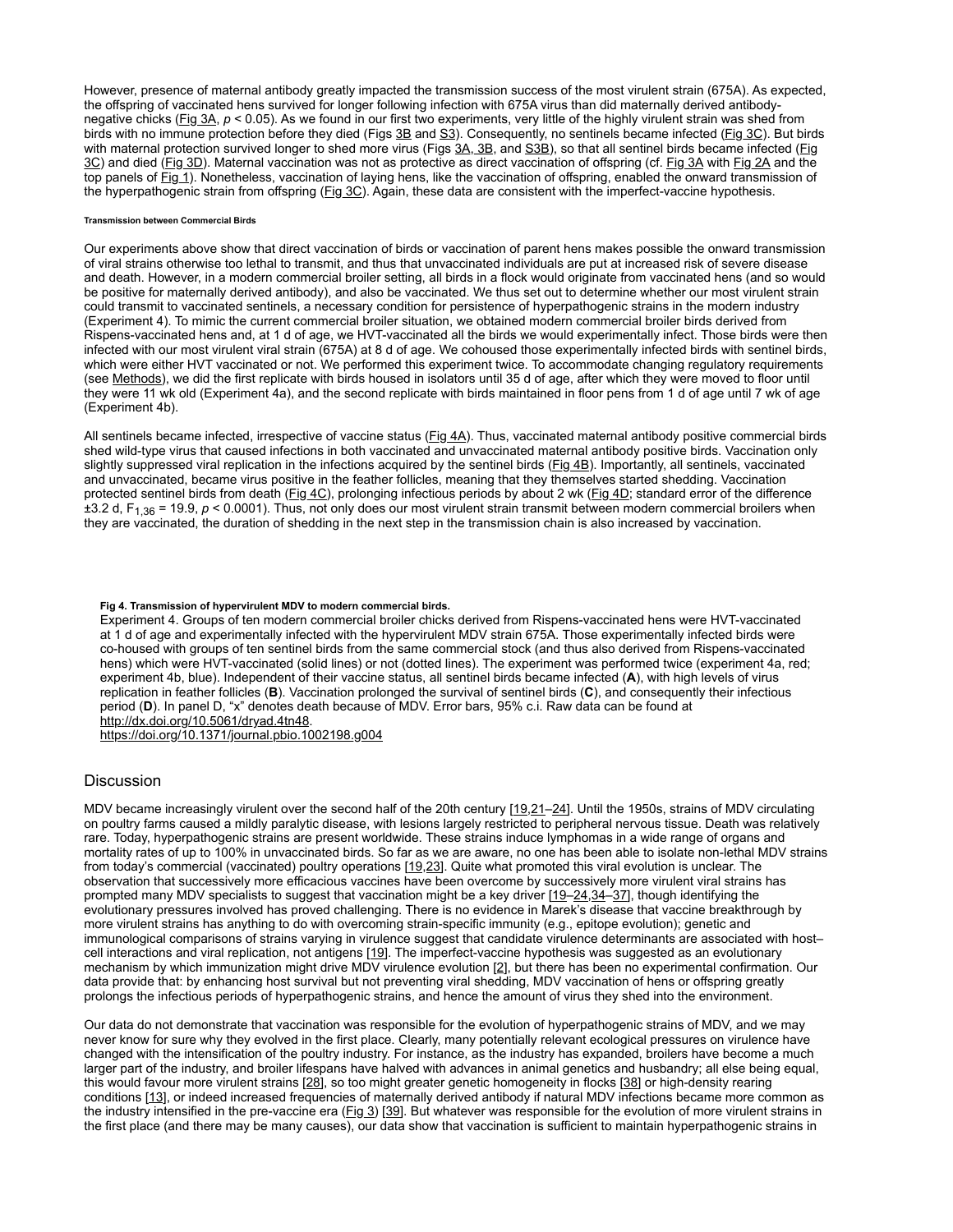poultry flocks today. By keeping infected birds alive, vaccination substantially enhances the transmission success and hence spread of virus strains too lethal to persist in unvaccinated populations, which would therefore have been removed by natural selection in the pre-vaccine era.

The relaxation of natural selection against hyperpathogenic strains revealed by our experiments arises because vaccination enhances host survival. In serial passage experiments with a rodent malaria, immunity induced by whole parasite immunization [\[40\]](#page-10-3) or vaccination with a recombinant antigen [[10](#page-8-5)] also promoted the evolution of virulence. However, by design, those experiments did not allow host death to impact pathogen fitness, and so the evolution towards increased virulence was driven in a different way. Evidently, immunity in that system is disproportionately efficacious against less virulent strains. Our MDV experiments were not designed to test for within-host selection, but there is some suggestion that vaccine-induced immunity better controlled the replication of the least virulent strain (Figs  $1$  and  $S1$ ). In principle, these two evolutionary pressures (within-host selection favouring virulent variants for their ability to evade immunity and vaccine-induced relaxation of between-host selection against virulence) could together generate very potent selection for more virulent strains [[4](#page-8-2)]. Within-host competition between strains could add further selection for higher virulence [[41](#page-10-4),[42\]](#page-10-5).

Vaccine failure in the face of virulent pathogens has been documented for at least two viruses other than MDV: feline calicivirus [\[43\]](#page-10-6) and infectious bursal disease virus in poultry [[44](#page-10-7)]. Both cases are also associated with long-term use of leaky anti-disease vaccines. Our data are also consistent with hypotheses purporting to explain virulence increases in two well-studied wildlife systems. First, strains of the poultry pathogen *Mycoplasma gallisepticum* in North American house finches have become increasingly virulent, probably due to the increasing incidence of partially immune birds after the bacterium emerged in finch populations in the 1990s [[45\]](#page-10-8). Second, after well-documented declines in virulence following its release as a biocontrol agent in Australia, myxoma virus became increasingly virulent; that virulence evolution was most likely a consequence of increases in the genetic resistance and hence survival of wild rabbits in response to natural selection imposed by the virus [\[46\]](#page-10-9). In both cases, antidisease protection induced by natural immunization (finches) or by genetic resistance (rabbits) prolonged the infectious periods of otherwise highly lethal strains. These cases and our data raise the prospect that a variety of disease mitigation technologies have the potential to drive virulence evolution, including disease-ameliorating drugs [\[7,](#page-8-12)[47](#page-10-10)] or genetic enhancements of host resistance [\[48](#page-10-11)]. If these technologies prolong infectious periods of hyperpathogenic strains, as we have shown vaccination can, they too could create conditions favouring the emergence of highly lethal strains. This does not mean that such technologies should be avoided, particularly when alternative options are limited. Vaccination has massively reduced yield losses due to MD, despite the evolution [\[49](#page-10-12)]. However, when protecting all individuals is impossible, or evolution is ongoing, the use of additional transmission-blocking interventions such as improved hygiene might be essential.

We suggest that the risk of outbreaks of hyperpathogenic strains be considered wherever disease interventions improve host survival without preventing pathogen transmission. Such situations might include vaccination against Newcastle disease [[50](#page-10-13)] and avian influenza in poultry [\[51](#page-10-14)–[53](#page-10-15)] and vaccination against *Brucella* in domesticated mammals [[54](#page-10-16)], as well as genetic enhancement of agricultural animals including fish and poultry. Whether leaky human vaccines could also create the conditions in which more virulent strains can thrive will depend, among other things, on the selective factors currently preventing the emergence of hyperpathogenic strains in human populations. Our data emphasize that a comprehensive understanding of the impact of vaccines on pathogens cannot end with Phase III clinical trials or post-implementation studies of antigenic or serotype frequencies  $[2,4,10,55]$  $[2,4,10,55]$  $[2,4,10,55]$  $[2,4,10,55]$ .

# <span id="page-4-0"></span>Materials and Methods

# **Vaccine and Challenge Virus Strains**

The HVT vaccine virus strain FC126 was second chick embryo fibroblast (CEF) passage stock from commercial HVT vaccine (Poulvac, Fort Dodge Animal Health). Commercial CVI988/Rispens vaccine virus (Nobilis Rismavac) was from Intervet. The challenge virus strains (seventh duck embryo fibroblast passage stocks) were a gift from Dr. A. M. Fadly (Avian Disease and Oncology Laboratory, United States). In the MDV literature, virulence (pathotype) is defined in terms of vaccine break-through [\[21](#page-9-5),[27](#page-9-11)[,29](#page-9-6)], with virus strains categorized into pathotypes denoted as mild, virulent, very virulent, or very virulent plus (mMDV, vMDV, vvMDV, vv+MDV). In our experiments, we used up to five strains chosen to cover this spectrum. The strains were HPRS-B14, 571, 595, Md5, and 675A. HPRS-B14 has not been formally pathotyped, but would likely be categorised at the lower end of vMDV. The remaining four of these strains have been pathotyped as vMDV, vvMDV, vvMDV, and vv+MDV respectively [[21\]](#page-9-5). Note, however, that for the purposes of the present paper, defining virulence in terms of vaccine resistance introduces semantic circularity. Consequently, in the main text and what follows here, we instead explicitly define (measure) virulence as lethality in immunologically naïve birds.

For amplification of virus stocks, and to ensure there was no variation in virus passage history between experiments, 5-d-old Rhode Island Red (RIR) chickens were inoculated with 1,000 plaque forming units (pfu) of virus, via the intra-abdominal route. Lymphocytes isolated from spleens harvested at 14 d post infection (dpi) were cultured with primary CEF cells for 7 d, when cytopathic effect was clearly visible. The cells were passed two further times in CEF to produce virus stocks. The cell-associated virus stocks were titrated and stored in liquid nitrogen. CVI988/Rispens and HVT vaccines were administered via the subcutaneous route (neck), and challenge virus via the intra-abdominal route.

### **Experimental Chickens and Experimental Design**

All studies and procedures involving animals were in strict accordance with the European and United Kingdom Home Office regulations and the Animals (Scientific Procedures) Act 1986 Amendment Regulations 2012, under the authority of the Project Licenses PPL 30/2621 and PPL 30/3169. Birds were individually identifiable with wing bands and had access to water and a vegetable-based feed ad libitum. Any bird deemed to have reached the humane endpoint was culled. In the main text, the humane endpoint was taken as the time at which "infection-induced death" occurred. Chickens which reached the humane endpoint from 5– 10 dpi (early mortality phase) showed a rapid onset of paralysis, disorientation, reluctance to feed, reluctance to move. and reduced weight gain. In our experience, this endpoint precedes natural death by less than two hours. Chickens which reached the humane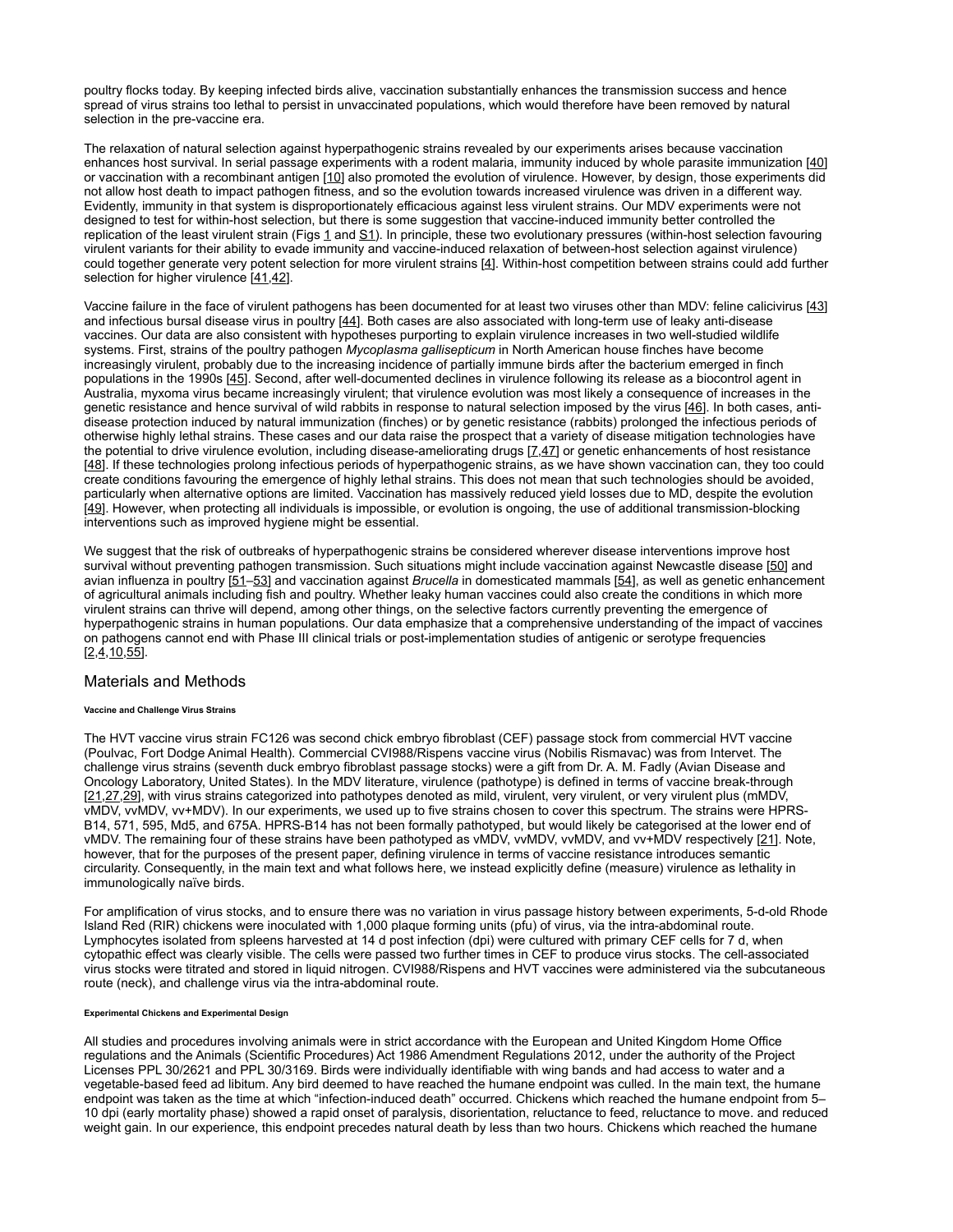endpoint from 15 dpi onwards showed a gradual onset of reluctance to feed, lethargy, and reduced weight gain. In our experience, this endpoint precedes death by up to 24 h. These endpoints, and our estimates of their timing with respect to viral-induced death, were arrived at from small-scale pilot experiments that determined the necessity for close monitoring because of the rapid onset of virus-induced death. Any bird that was found dead was reported to the UK Home Office. The majority of culled chickens showed enlarged spleen with gross lymphoid lesions. The prevalence of visceral lesions was broadly in line with those described by Witter (1997, his Table 4) for strains of corresponding pathotypes, despite differences in the breed and maternal antibody status of test chickens, and slight differences in the passage number of viral stocks.

For Experiments 1–3, chickens of the outbred Rhode Island Red (RIR) breed were hatched from the eggs of specified-pathogenfree flocks maintained at The Pirbright Institute. Chicks hatched from the eggs of unvaccinated hens were considered free from maternally derived antibody against MDV, and are hereafter referred to as MtAb-neg chicks. Chicks having maternally derived antibody against MDV (MtAb-pos) were hatched from eggs collected from RIR hens 4–5 wk after these hens were vaccinated with one commercial dose of Nobilis Rismavac CVI988/Rispens MDV vaccine (Intervet).

In Experiments 1–3, chicks were housed in positive pressure, high efficiency particulate air (HEPA)-filtered avian isolators (Controlled isolation Systems, US) within rooms in the Experimental Animal House at The Pirbright Institute, Compton. Chickens were monitored up to four times daily, and any chicken considered to have reached the humane endpoint was culled by cervical dislocation. When experiments were terminated, any surviving birds were culled. Post mortem examination was performed on all culled chickens and the presence or absence of gross Marek's disease lesions recorded.

The isolators are designed to house 20 1-d-old chickens or five adult chickens. In groups in which mortality following infection was low, it was necessary to reduce crowding in an isolator at intervals, by culling some birds. In these cases, birds to be culled were randomly selected, and the number of infected and sentinel birds culled was arranged to maintain the appropriate infected:sentinel ratio. Any birds culled for the purposes of reducing crowding were not included in survival data calculations.

For experiments 4a and b, commercial broiler breed chicks of the "Aviagen slow growing broiler line" were hatched from eggs supplied by Aviagen. Eggs were from CVI988/Rispens vaccinated hens, and therefore, all birds used were MtAb-pos as confirmed by ELISA (see below). We used different housing protocols for Experiment 4 from those adopted in Experiments 1–3 because regulatory requirements changed over the course of our studies, with work with adult birds in isolators becoming strongly discouraged. This meant we moved to floor-housing birds for at least part of Experiment 4, a condition that, anyway, more closely resembles housing conditions in the poultry industry. In Experiment 4a, birds were housed in isolators (as described above) until they were 35 d of age when groups were moved into floor pens within separate experimental rooms. Floor pens were constructed from metal barred caging panels that could have sections added to the layout to increase the pen area as birds became larger. Compressed straw pellets were used as bedding. In Experiment 4b, birds were housed within floor pens from 1 d of age in separate experimental rooms. To restrict the dissipation of dust and dander in first few weeks, the initial floor pen (measuring 1 m × 1 m) was partially contained using Perspex sheets attached to the wire caging to form a housing cube with open edges. As birds increased in size, additional non-Perspex covered cage sections were added to the initial cube to increase the pen area.

#### **Experiment 1: Effect of HVT-Vaccination on Shedding of Five Strains of MDV**

Two hundred ( $n = 200$ ) MtAb-neg 1-d-old chicks were randomly allocated to ten groups, each group of 20 chicks being housed in a separate isolator, with two isolators (A and B) per room  $(S1$  Table). In each room, chicks in one isolator (A) were vaccinated with HVT at 1 d of age, while chicks in the second isolator (B) were not vaccinated. At 8 d post vaccination (dpv), all chicks were challenged with one of five strains of MDV, each strain being used to infect a group of unvaccinated chicks, and a group of HVTvaccinated chicks [\(S1 Table](#page-7-3)). Doses of vaccine and challenge viruses were approximately 1000 pfu and 300–600 pfu per chicken, respectively.

From each group, ten pre-selected chicks were feather-sampled [[56](#page-11-1)[,57](#page-11-2)] twice weekly until 55 dpi or until they reached the humane endpoint. Dust samples were also collected from each isolator twice weekly or until no chickens remained. Each time dust samples were taken, the pre-filter on the isolator air exhaust was removed and replaced with a new, clean filter. Within the isolator, the removed filters were shaken into a polythene bag to collect poultry "dust," which was transferred to tubes and stored at −20°C.

### **Experiment 2: Effect of HVT-Vaccination on Transmission of Three Strains of MDV**

One hundred and twenty (*n* = 120) MtAb-neg 1-d-old chicks were randomly allocated to six groups, each group of 20 chicks being housed in a separate isolator, and there being two isolators (A and B) per room ([S2 Table\)](#page-7-4). In each group, ten chickens were randomly selected to be the "shedder" birds (i.e., experimentally infected), while the remaining ten chickens were selected to be "incontact sentinel birds". In one isolator from each room (A isolators), the shedder birds were vaccinated with HVT at one day of age. In B isolators, the shedder birds were not vaccinated. At 8 dpv all shedder birds were challenged with one of three strains of MDV. Sentinels were neither vaccinated nor challenged. Doses of vaccine and challenge viruses were approximately 2,750 pfu and 1,000–1,500 pfu per chicken, respectively.

Sentinel birds are necessary to directly measure natural transmission rates, but once sentinels themselves become infectious, they make it difficult to determine how much virus is being shed by experimentally infected birds. For our studies of 675A, we therefore added two additional treatment groups (Groups 4A and 4B, [S2 Table\)](#page-7-4) by randomly allocating 20 (*n* = 20) additional MtAb-neg 1-dold chicks to two additional isolators, with ten birds in one isolator being vaccinated as above (A isolator), and the ten in the other isolator not being vaccinated (B isolator). All 20 of those additional birds were then experimentally infected at 8 dpv, as above. The existence of these two extra groups allowed us to estimate the viral shedding rates for birds experimentally infected with 675A without any issue of viral contamination from sentinels. We did not, however, have the resources to run analogous extra groups for Md5 or 595, and so the dust data for those strains ([S2 Fig](#page-7-1)) includes dust shed from sentinel birds, which may contain virus after about 20 d post-experimental infection, when the first sentinels began to become infectious ( $\underline{Fig 2}$  $\underline{Fig 2}$  $\underline{Fig 2}$ ,  $\underline{S2 Fig}$ ).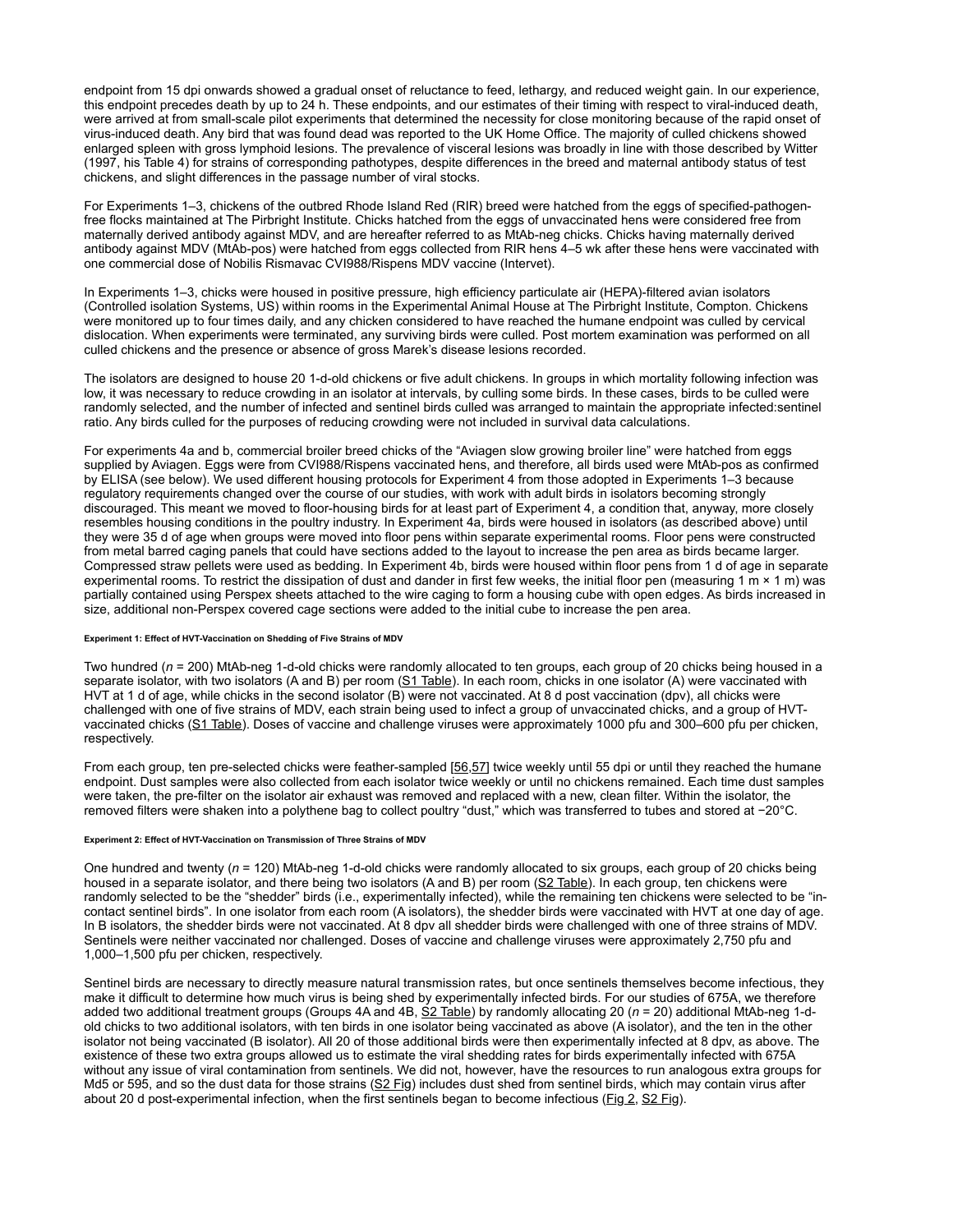Feather samples were collected from every shedder bird cohoused with sentinels twice weekly until 52 dpi or until they reached the humane endpoint. From 3 d onwards, at the same time points unless there were none alive, 150 μL blood samples were collected from every sentinel into 3% sodium citrate. At the same times, dust was collected and stored as described above. For the analysis of the 675A data, we used the survival data for all 20 experimentally infected birds of identical vaccine status (i.e., pooling the relevant data from the Group 1 and Group 4 isolators), the dust data ([S2 Fig](#page-7-1) panel B) from the Group 4 isolators and the feather data [\(S2 Fig](#page-7-1) panel A) from the Group 1 isolators (groups defined in [S2 Table\)](#page-7-4).

#### **Experiment 3: Effect of Maternally Derived Antibody on Shedding and Transmission of Two Strains of MDV**

Sixty (*n* = 60) MtAb-neg 1-d-old chicks and 60 MtAb-pos 1-d-old chicks were randomly allocated to groups, each group being [housed in a separate isolator, and there being two isolators \(A, containing 20 chicks, and B, containing ten chicks\) per room \(S3](#page-7-5) Table). In A isolators, ten chickens were randomly selected to be shedder birds (i.e., experimentally infected), while the remaining ten chickens were selected to be in-contact sentinels. At 9 d of age, all shedder birds were challenged with one of two strains of MDV; sentinels were not challenged. In each B isolator, all ten chickens were challenged with one of two strains of MDV, and these isolators were used for collection of dust so that shedding of MDV from ten infected chickens could be accurately determined without "dilution" by dust from non-infected sentinels. Doses of challenge viruses were 100–500 pfu per chicken.

Blood (150 μL) was collected from five pre-selected chickens from each of the B isolators prior to challenge. Serum was stored at −20°C. Feather samples were collected from every shedder bird in the A isolators twice weekly until 52 dpi or until they reached the humane endpoint. From 3 dpi onwards, blood samples were collected from every sentinel bird at these same time-points (or until such time that no chickens remained). At each of the above time-points (or until such time that no chickens remained), dust was collected from B isolators and stored as described above.

All tested chickens from the MtAb-neg group were negative for anti-MDV antibody (assayed by ELISA; see below), while all tested chickens from the MtAb-pos group were positive for maternal antibody.

#### **Experiments 4a and b: Transmission between Commercial Birds**

In both Experiments 4a and 4b, 40 (*n* = 40) commercial broiler breed chicks were hatched from eggs produced by CVI988/Rispens vaccinated hens and therefore all were MtAb positive. The basic experimental design for Experiments 4a and b was the same; four test groups of age-matched chicks; two groups acting as MtAb-pos, HVT vaccinated, experimentally infected shedder birds housed independently with one of two groups of MtAb-pos sentinel birds that differed in their vaccination status, i.e., either HVT vaccinated or not (see **S4 Table**).

In both Experiments 4a and 4b, 40 1-d-old chicks were randomly placed into four groups across four isolators ([S4 Table](#page-7-6)). In each experiment, all birds except the ten within each unvaccinated sentinel group were vaccinated with approximately 1,500 pfu HVT FC126 via the subcutaneous route at one day of age. At 8 d of age, the two groups serving as shedders were challenged with approximately 725 pfu of vv+ MDV 675A via the intra-abdominal route. Blood (150 μL) and feather samples were collected twice weekly from all birds until 21 dpi and thereafter weekly. Dust samples were collected weekly from the housing air extract filters, as above.

#### **Preparation of DNA and Real-Time PCR for PBL, Feather, and Dust Samples**

Viral titres were assayed indirectly by PCR as follows. Peripheral blood lymphocytes (PBL) and feather tip samples were prepared as previously described [[56,](#page-11-1)[57](#page-11-2)]. Each dust sample was measured into triplicate 5 mg aliquots. Total DNA was prepared from each PBL, feather and dust sample using a DNeasy-96 kit (Qiagen), according to the manufacturers' instructions for extraction of DNA from cells (PBL) or from tissues (feather tips and dust). Real-time quantitative duplex PCR (q-PCR) to amplify the MDV-1 *meq* gene and the chicken *ovotransferrin* (*ovo*) reference gene was used for absolute quantification of MDV genomes as previously described [\[56](#page-11-1)]. This assay does not detect HVT vaccine virus. All reactions using feather tips or dust samples as target DNA contained 10 μg bovine serum albumin to overcome the inhibitory effect of melanin pigment [[56\]](#page-11-1). Standard curves, prepared using 10-fold serial dilutions of DNA from MDV1-infected CEF (for *meq* reaction) and non-infected CEF (for *ovo* reaction) and accurately calibrated against plasmid constructs of known target gene copy number, were used to quantify MDV genomes per 10<sup>4</sup> cells or per µg dust.

#### **Measurement of Maternally-Derived Antibody against MDV**

Enzyme-linked immunosorbent assay (ELISA) was performed to measure maternally derived antibody against MDV in serum samples from hatched chicks [[58\]](#page-11-3). Serum samples were tested in duplicate at 1:100 dilution on ELISA plates coated with MDVinfected or non-infected cell lysates. Serum from a non-infected chicken was used as a negative-control, and serum from an MDV1 infected chicken as a positive control.

#### **Statistical Analyses**

All data and the R code used to create all the figures are deposited in the Dryad repository: <http://dx.doi.org/10.5061/dryad.4tn48> [\[59](#page-11-4)].

For groups of chickens, mean values for virus genome copy number for PBL, feather tips or dust, were determined using the log<sub>10</sub> transformed copy number for each individual sample. For feather tip data, 95% c.i. of the means were calculated using the tdistribution. For dust data, 95% c.i. of the mean data were approximated as  $\pm 2$  standard errors. Plotted values of virus concentration in dust are for samples based on the cumulative dust shed since the previous plotted sample (when filters were last changed). For each sentinel chicken, the time at which MDV was first detected in PBL by qPCR (time to positivity) was recorded. Time to positivity was taken as the first sampling time at which the q-PCR Meq Ct value was <40 for successive time-points. Statistical comparisons of survival or time to positivity were made using the Mantel-Cox test applied to Kaplan-Meier survival curves plotted using GraphPad Prism v5.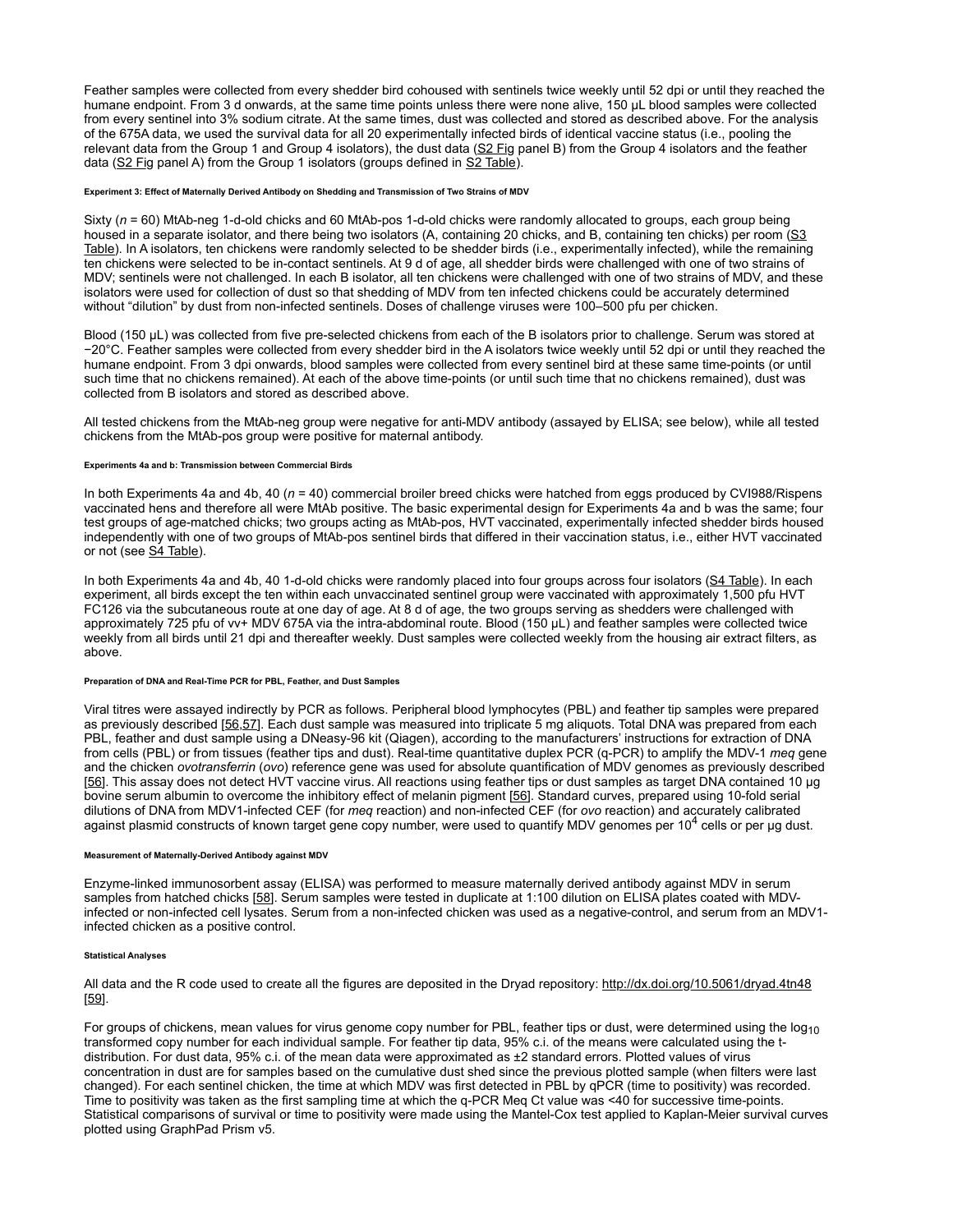To assess transmission potential, a key component of viral fitness, we calculated the cumulative virus genome copy number (VCN) shed rate over the lifetime of an infection. Cumulative VCN shed is a good proxy for transmission potential because virus shed from feather follicles is the only source of infectious MDV, and because MDV-contaminated dust remains infectious for many months [\[16](#page-8-9)[–18](#page-9-0)]. Cumulative VCN shed can be uniquely determined from three components; the dust shed from a bird over time, the concentration of VCN per unit shed dust over time, and the lifespan of an infection. We directly measured the latter two values in Experiments 1–3, and the former value has been previously estimated [[28\]](#page-9-4). Details of how we used these measures to calculate cumulative VCN are given in [S1 Protocol.](#page-7-7)

In Experiment 4, we estimated viral genome concentration in feather follicles of sentinel birds. Because these birds were co-housed with experimentally infected birds, virus-negative feather shafts can become contaminated with dust from infected birds. We therefore set quantitative thresholds for virus positivity in feather pulp, as described in [S2 Protocol](#page-7-8). Duration of infectious period ([Fig 4D\)](#page-3-0) was taken as the time from when viral titres first exceeded this threshold until bird death.

# Supporting Information

# <span id="page-7-0"></span>**[S1 Fig. V](https://journals.plos.org/plosbiology/article/file?type=supplementary&id=info:doi/10.1371/journal.pbio.1002198.s001)accination suppresses but prolongs viral replication in the feather tips of experimentally infected birds.**

Experiment 1. Groups of 20 Rhode Island Red chickens that were unvaccinated (dotted lines) or HVT-vaccinated (solid lines) at 1 d of age and challenged with viral strains HPRS-B14 (black), 571 (purple), 595 (green), Md5 (blue), or 675A (red) 8 d later. Virus genome copy numbers were estimated by qPCR from the pulp of feathers plucked from individual birds. Error bars are 95% c.i. of the mean. Large error bars are from time points where few birds remained alive. Raw data can be found at [http://dx.doi.org/10.5061/dryad.4tn48.](http://dx.doi.org/10.5061/dryad.4tn48)

<https://doi.org/10.1371/journal.pbio.1002198.s001>

(EPS)

### <span id="page-7-1"></span>**[S2 Fig. V](https://journals.plos.org/plosbiology/article/file?type=supplementary&id=info:doi/10.1371/journal.pbio.1002198.s002)accination suppresses but prolongs viral replication in the feather tips of experimentally infected birds, increasing total viral genomes shed into the environment.**

Experiment 2. Groups of 20 Rhode Island Red chickens were unvaccinated (dotted lines, light shading) or HVT-vaccinated (solid lines, dark shading) at 1 d of age and challenged with one of our three most virulent viral strains 595 (green), Md5 (blue), or 675A (red) 8 d later. **Top panel** shows virus replication in the feather follicles, **middle panel** shows virus concentration in dust collected from isolator filters, and **lower panel** shows estimates of cumulative viral genomes shed from an experimentally infected bird. Error bars and shaded areas are 95% c.i. of the mean. Note that estimates of cumulative viral genomes shed from vaccinated 595- and Md5-infected birds are biased upwards after around day 20, when sentinels began to shed virus (see [Methods](#page-4-0) and [S2 Protocol](#page-7-8) for discussion). Raw data can be found at <http://dx.doi.org/10.5061/dryad.4tn48>.

<https://doi.org/10.1371/journal.pbio.1002198.s002>

(EPS)

# <span id="page-7-2"></span>**[S3 Fig. M](https://journals.plos.org/plosbiology/article/file?type=supplementary&id=info:doi/10.1371/journal.pbio.1002198.s003)aternal vaccination prolongs the replication of the most virulent strain of MDV in feather tips of infected chicks and hence shedding.**

Experiment 3. Groups of ten unvaccinated chicks produced by hens that were Rispens-vaccinated (solid lines) or not (dotted lines) were infected with viral strains HPRS-B14 (black) or 675A (red). Viral genome concentration in feather follicles (**top panel**) and in dust (**bottom panel**). Error bars are 95% c.i. of the mean. Large error bars in top panel are from time points where only two birds remained alive; after day 41, only one unvaccinated HPRS-B14-infected bird remained alive and so there are no error bars. Raw data can be found at [http://dx.doi.org/10.5061/dryad.4tn48.](http://dx.doi.org/10.5061/dryad.4tn48)

<https://doi.org/10.1371/journal.pbio.1002198.s003> (EPS)

<span id="page-7-7"></span>[S1 Protocol. C](https://journals.plos.org/plosbiology/article/file?type=supplementary&id=info:doi/10.1371/journal.pbio.1002198.s004)alculation of cumulative virus genome copy number of lifetime of an infection (Fig.1, lower panels, and Figs [3B](#page-2-1) and [S2](#page-7-1)) [\[28,](#page-9-4)[60](#page-11-5)[,61\]](#page-11-6). <https://doi.org/10.1371/journal.pbio.1002198.s004> (DOCX)

<span id="page-7-8"></span>**[S2 Protocol. C](https://journals.plos.org/plosbiology/article/file?type=supplementary&id=info:doi/10.1371/journal.pbio.1002198.s005)ontrolling for background viral contamination of feather pulp (Experiment 4, [Fig 4B and 4D](#page-3-0)).** <https://doi.org/10.1371/journal.pbio.1002198.s005> (DOCX)

<span id="page-7-3"></span>**[S1 Table. D](https://journals.plos.org/plosbiology/article/file?type=supplementary&id=info:doi/10.1371/journal.pbio.1002198.s006)esign of Experiment 1: Effect of HVT-vaccination on shedding of five strains of MDV.** <https://doi.org/10.1371/journal.pbio.1002198.s006> (DOCX)

<span id="page-7-4"></span>**[S2 Table. D](https://journals.plos.org/plosbiology/article/file?type=supplementary&id=info:doi/10.1371/journal.pbio.1002198.s007)esign of Experiment 2: Effect of HVT-vaccination on transmission of three strains of MDV.** <https://doi.org/10.1371/journal.pbio.1002198.s007> (DOCX)

<span id="page-7-5"></span>**[S3 Table. D](https://journals.plos.org/plosbiology/article/file?type=supplementary&id=info:doi/10.1371/journal.pbio.1002198.s008)esign of Experiment 3: Effect of maternally-derived antibody on shedding and transmission of two strains of MDV.** <https://doi.org/10.1371/journal.pbio.1002198.s008> (DOCX)

<span id="page-7-6"></span>**[S4 Table. D](https://journals.plos.org/plosbiology/article/file?type=supplementary&id=info:doi/10.1371/journal.pbio.1002198.s009)esign of Experiments 4a and 4b: Transmission of MDV strain 675A in commercial maternal-antibody–positive HVT-vaccinated birds.** <https://doi.org/10.1371/journal.pbio.1002198.s009> (DOCX)

Acknowledgments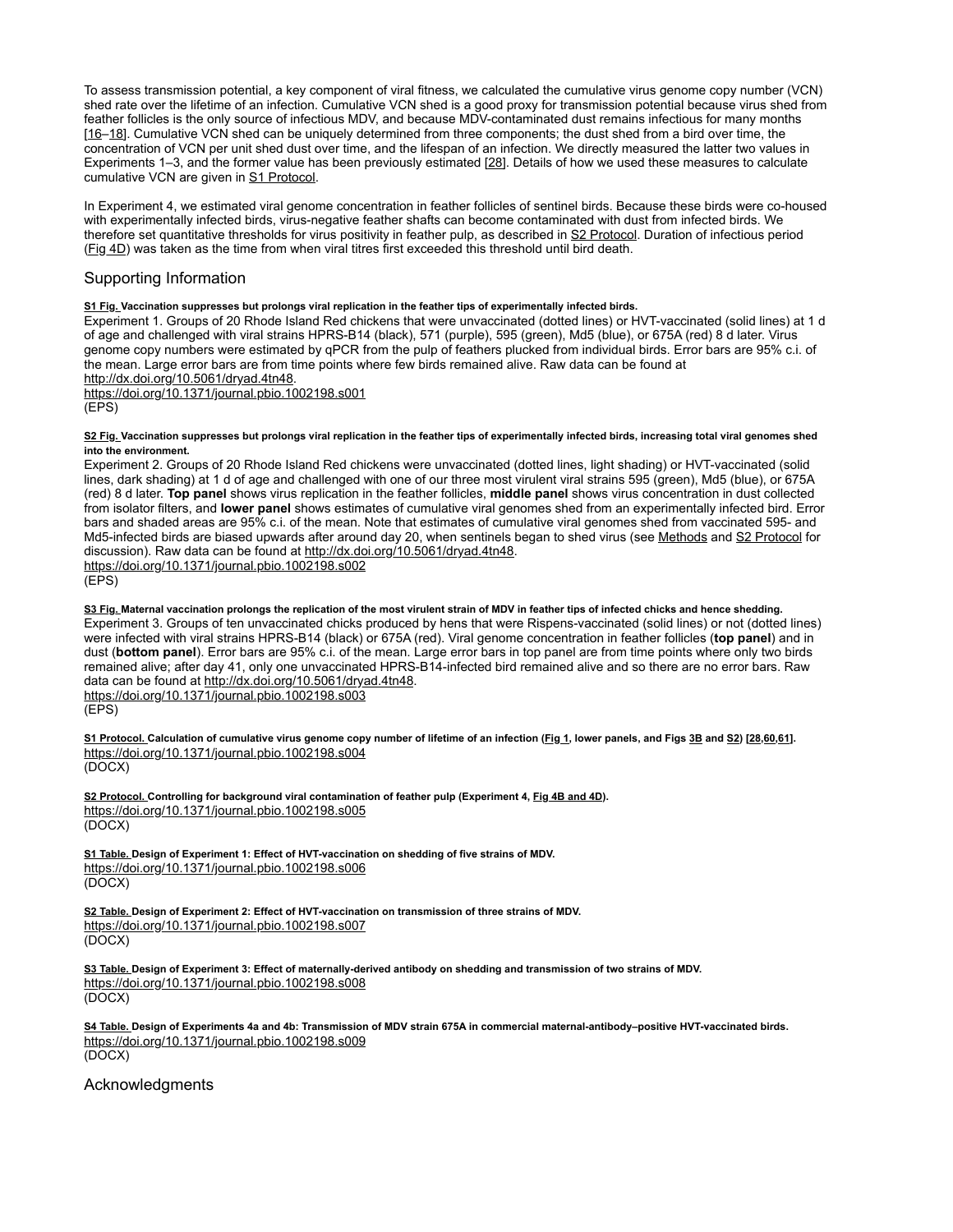We thank A. Fadly (ADOL-USDA) for virus strains; Aviagen for eggs; staff of the Animal Services Department of The Pirbright Institute for provision of chicks and subsequent husbandry; A. Morrow (DEFRA) for triggering all this; C. Morrow (previously of Aviagen) for introducing AFR to the poultry industry; K. Crouch for initial experimental work; K. Atkins, T. Day, P. Dunn, S. Gandon, M. Mackinnon, S. Nee, and members of the Research and Policy in Infectious Disease Dynamics program of the Science and Technology Directorate, Department of Homeland Security, and the Fogarty International Center, National Institutes of Health, for discussion; and K. Atkins, C. Jackson, P. Kerr, C. Morrow, and R. Woods for comments on the manuscript.

# Author Contributions

Conceived and designed the experiments: AFR SJB CP LPS SWWB VKN. Performed the experiments: SJB CP LBK LB LPS. Analyzed the data: AFR SJB CP DAK. Wrote the paper: AFR SJB CP DAK. Conceived the study and raised the funding: AFR VKN.

### References

- <span id="page-8-0"></span>**1.** Anon (2014) Antimicrobial resistance: global report on surveillance. Geneva: WHO.
- <span id="page-8-1"></span>**2.** Gandon S, Mackinnon MJ, Nee S, Read AF (2001) Imperfect vaccines and the evolution of pathogen virulence. Nature 414: 751–756. pmid:11742400 View Article . [PubMed/NCBI](http://www.ncbi.nlm.nih.gov/pubmed/11742400) . [Google Scholar](http://scholar.google.com/scholar?q=Imperfect+vaccines+and+the+evolution+of+pathogen+virulence+Gandon+2001)
- **3.** Mackinnon MJ, Gandon S, Read AF (2008) Virulence evolution in response to vaccination: The case of malaria. Vaccine 26: C42–C52. pmid:18773536 View Article . [PubMed/NCBI](http://www.ncbi.nlm.nih.gov/pubmed/18773536) . [Google Scholar](http://scholar.google.com/scholar?q=Virulence+evolution+in+response+to+vaccination%3A+The+case+of+malaria+Mackinnon+2008)
- <span id="page-8-2"></span>**4.** Read AF, Mackinnon MJ (2008) Pathogen evolution in a vaccinated world. In: Stearns SC, Koella J, editors. Evolution in Health and Disease 2nd ed. Oxford: Oxford University Press. pp. 139–152.
- <span id="page-8-3"></span>**5.** Gandon S, Mackinnon MJ, Nee S, Read AF (2002) Antitoxin vaccines and pathogen virulence. Nature 417: 610. View Article . [Google Scholar](http://scholar.google.com/scholar?q=Antitoxin+vaccines+and+pathogen+virulence+Gandon+2002)
- **6.** Gandon S, Mackinnon MJ, Nee S, Read AF (2003) Imperfect vaccination: some epidemiological and evolutionary consequences. Proc R Soc Lond B 270: View Article . [Google Scholar](http://scholar.google.com/scholar?q=Imperfect+vaccination%3A+some+epidemiological+and+evolutionary+consequences+Gandon+2003) 1129–1136.
- <span id="page-8-12"></span>**7.** Porco TC, Lloyd-Smith JO, Gross KL, Galvani AP (2005) The effect of treatment on pathogen virulence. J Theor Biol 233: 91–102. pmid:15615623 View Article · [PubMed/NCBI](http://www.ncbi.nlm.nih.gov/pubmed/15615623) · [Google Scholar](http://scholar.google.com/scholar?q=The+effect+of+treatment+on+pathogen+virulence+Porco+2005)
- **8.** Andre JB, Gandon S (2006) Vaccination, within-host dynamics, and virulence evolution. Evolution 60: 13–23. pmid:16568627 View Article . [PubMed/NCBI](http://www.ncbi.nlm.nih.gov/pubmed/16568627) . [Google Scholar](http://scholar.google.com/scholar?q=Vaccination%2C+within-host+dynamics%2C+and+virulence+evolution+Andre+2006)
- <span id="page-8-4"></span>**9.** Gandon S, Day T (2007) The evolutionary epidemiology of vaccination. Journal of the Royal Society Interface 4: 803–817. View Article . [Google Scholar](http://scholar.google.com/scholar?q=The+evolutionary+epidemiology+of+vaccination+Gandon+2007)
- <span id="page-8-5"></span>**10.** Barclay VC, Sim D, Chan BHK, Nell LA, Rabaa MA, Bell AS, et al. (2012) The evolutionary consequences of blood-stage vaccination on the rodent [View Article](https://doi.org/10.1371/journal.pbio.1001368) . [PubMed/NCBI](http://www.ncbi.nlm.nih.gov/pubmed/22870063) . [Google Scholar](http://scholar.google.com/scholar?q=The+evolutionary+consequences+of+blood-stage+vaccination+on+the+rodent+malaria+Plasmodium+chabaudi+Barclay+2012) malaria *Plasmodium chabaudi*. PLoS Biol 10: e1001368. pmid:22870063
- <span id="page-8-6"></span>**11.** Soubeyrand B, Plotkin SA (2002) Antitoxin vaccines and pathogen virulence. Nature 417: 609–610. View Article . [Google Scholar](http://scholar.google.com/scholar?q=Antitoxin+vaccines+and+pathogen+virulence+Soubeyrand+2002)
- **12.** Ebert D, Bull JJ (2003) Challenging the tradeoff model for the evolution of virulence: is virulence management feasible? Tr Microbiol 11: 15–20. View Article . [Google Scholar](http://scholar.google.com/scholar?q=Challenging+the+tradeoff+model+for+the+evolution+of+virulence%3A+is+virulence+management+feasible%3F+Ebert+2003)
- <span id="page-8-11"></span>**13.** Bull JJ, Ebert D (2008) Invasion thresholds and the evolution of nonequilibrium virulence. Evol Appl 1: 172–182. pmid:25567500 [View Article](https://doi.org/10.1111/j.1752-4571.2007.00003.x) . [PubMed/NCBI](http://www.ncbi.nlm.nih.gov/pubmed/25567500) . [Google Scholar](http://scholar.google.com/scholar?q=Invasion+thresholds+and+the+evolution+of+nonequilibrium+virulence+Bull+2008)
- <span id="page-8-7"></span>**14.** Smith T (2002) Imperfect vaccines and imperfect models. Tr Ecol Evol 17: 154–156. View Article . [Google Scholar](http://scholar.google.com/scholar?q=Imperfect+vaccines+and+imperfect+models+Smith+2002)
- <span id="page-8-8"></span>**15.** Davison F, Nair V (2004) Marek's Disease. An Evolving Problem; Elsevier Academic Press.

<span id="page-8-9"></span>**16.** 255–267. pmid:4316766 Witter RL, Moulthrop JI, Burgoyne GH, Connell HC (1970) Studies on the epidemiology of Marek's disease herpesvirus in broiler flocks. Avian Dis 14:

View Article · [PubMed/NCBI](http://www.ncbi.nlm.nih.gov/pubmed/4316766) · [Google Scholar](http://scholar.google.com/scholar?q=Studies+on+the+epidemiology+of+Marek%26apos%3Bs+disease+herpesvirus+in+broiler+flocks+Witter+1970)

<span id="page-8-10"></span>**17.** Carrozza J, Fredrickson T, Prince R, Luginbuhl R (1973) Role of desquamated epithelial cells in transmission of Marek's disease. Avian Dis 17: 767–781. pmid:4203252

View Article . [PubMed/NCBI](http://www.ncbi.nlm.nih.gov/pubmed/4203252) . [Google Scholar](http://scholar.google.com/scholar?q=Role+of+desquamated+epithelial+cells+in+transmission+of+Marek%26apos%3Bs+disease+Carrozza+1973)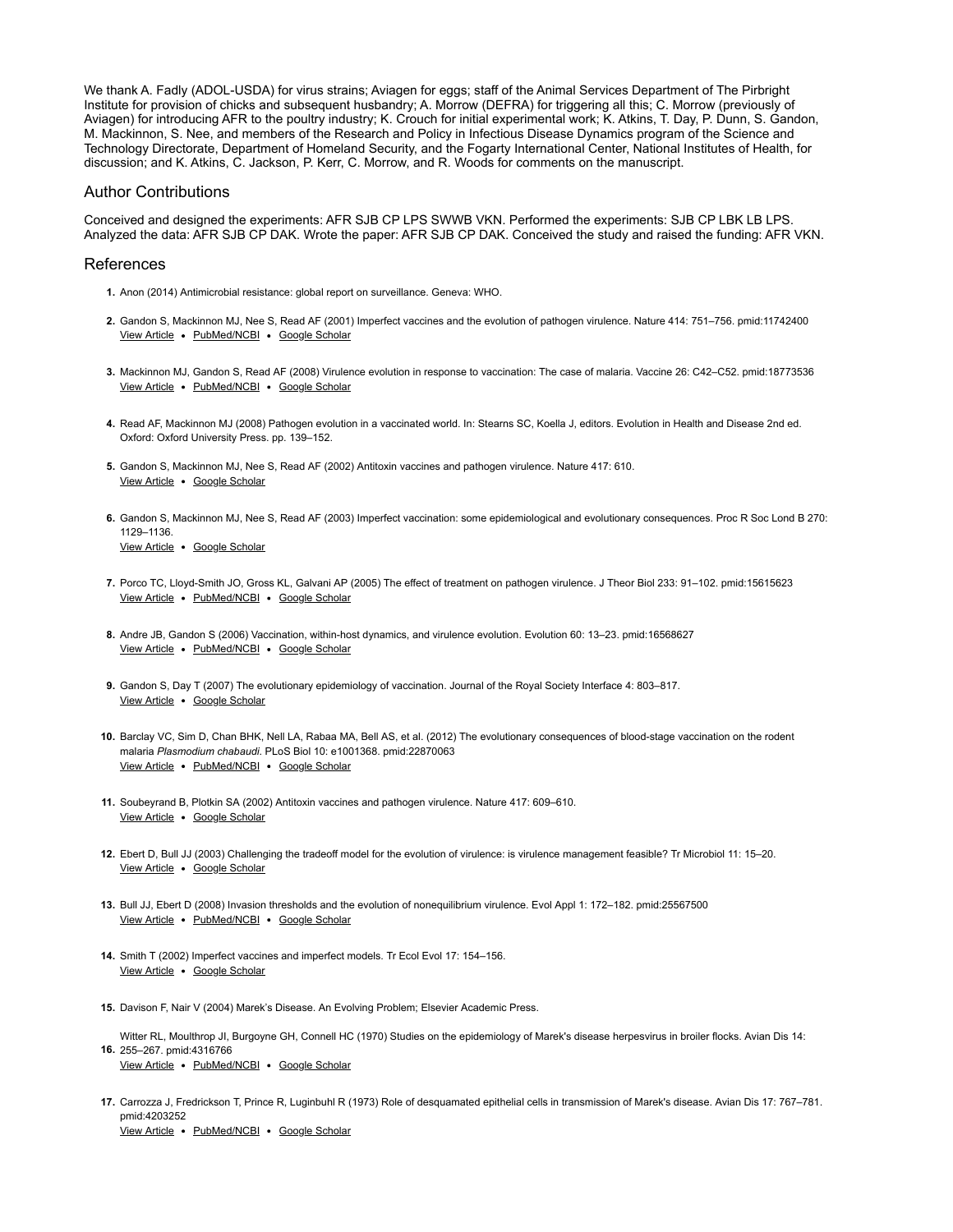- <span id="page-9-0"></span>**18.** Jurajda V, Klimes B (1970) Presence and survival of Marek's disease agent in dust. Avian Dis 14: 188–190. pmid:4985028 View Article . [PubMed/NCBI](http://www.ncbi.nlm.nih.gov/pubmed/4985028) . [Google Scholar](http://scholar.google.com/scholar?q=Presence+and+survival+of+Marek%26apos%3Bs+disease+agent+in+dust+Jurajda+1970)
- <span id="page-9-1"></span>**19.** Osterrieder N, Kamil JP, Schumacher D, Tischer BK, Trapp S (2006) Marek's disease virus: from miasma to model. Nature Rev Microbiol 4: 283–294. View Article . [Google Scholar](http://scholar.google.com/scholar?q=Marek%26apos%3Bs+disease+virus%3A+from+miasma+to+model+Osterrieder+2006)
- **20.** Davison F, Nair V (2005) Use of Marek's diease vaccines: could they be driving the virus to increasing virulence? Expert Rev Vaccines 4: 77–88. View Article . [PubMed/NCBI](http://www.ncbi.nlm.nih.gov/pubmed/15757475) . [Google Scholar](http://scholar.google.com/scholar?q=Use+of+Marek%26apos%3Bs+diease+vaccines%3A+could+they+be+driving+the+virus+to+increasing+virulence%3F+Davison+2005) pmid:15757475
- <span id="page-9-5"></span>**21.** Witter RL (1997) Increased virulence of Marek's disease virus field isolates. Avian Dis 41: 149–163. pmid:9087332 View Article . [PubMed/NCBI](http://www.ncbi.nlm.nih.gov/pubmed/9087332) . [Google Scholar](http://scholar.google.com/scholar?q=Increased+virulence+of+Marek%26apos%3Bs+disease+virus+field+isolates+Witter+1997)
- **22.** Witter RL (1998) Control strategies for Marek's disease: a perspective for the future. Poultry Sci 77: 1197–1203. View Article . [Google Scholar](http://scholar.google.com/scholar?q=Control+strategies+for+Marek%26apos%3Bs+disease%3A+a+perspective+for+the+future+Witter+1998)
- <span id="page-9-9"></span>**23.** Witter RL (1998) The changing landscape of Marek's disease. Avian Pathology 27: S46–S53. View Article . [Google Scholar](http://scholar.google.com/scholar?q=The+changing+landscape+of+Marek%26apos%3Bs+disease+Witter+1998)
- <span id="page-9-2"></span>**24.** Witter RL (2001) Protective efficacy of Marek's disease vaccines. Curr Top Microbiol Immunol 255: 57–90. pmid:11217428 View Article . [PubMed/NCBI](http://www.ncbi.nlm.nih.gov/pubmed/11217428) . [Google Scholar](http://scholar.google.com/scholar?q=Protective+efficacy+of+Marek%26apos%3Bs+disease+vaccines+Witter+2001)
- <span id="page-9-3"></span>**25.** Witter RL, Lee LF (1984) Polyvalent Marek's-disease vaccines—safety, efficacy and protective synergism in chickens with maternal antibodies. Avian View Article . [PubMed/NCBI](http://www.ncbi.nlm.nih.gov/pubmed/18766823) . [Google Scholar](http://scholar.google.com/scholar?q=Polyvalent+Marek%26apos%3Bs-disease+vaccines%E2%80%94safety%2C+efficacy+and+protective+synergism+in+chickens+with+maternal+antibodies+Witter+1984) Pathology 13: 75–92. pmid:18766823
- **26.** Islam A, Walkden-Brown SW, Groves PJ, Underwood GJ (2008) Kinetics of Marek's disease virus (MDV) infection in broiler chickens 1: effect of varying [View Article](https://doi.org/10.1080/03079450701802230) . [PubMed/NCBI](http://www.ncbi.nlm.nih.gov/pubmed/18568648) . [Google Scholar](http://scholar.google.com/scholar?q=Kinetics+of+Marek%26apos%3Bs+disease+virus+%28MDV%29+infection+in+broiler+chickens+1%3A+effect+of+varying+vaccination+to+challenge+interval+on+vaccinal+protection+and+load+of+MDV+and+herpesvirus+of+turkey+in+the+spleen+and+feather+dander+over+time+Islam+2008) vaccination to challenge interval on vaccinal protection and load of MDV and herpesvirus of turkey in the spleen and feather dander over time. Avian Pathology 37: 225–235. pmid:18568648
- <span id="page-9-11"></span>**27.** Atkins KE, Read AF, Savill NJ, Renz KG, Walkden-Brown SW, Woolhouse MEJ (2011) Modeling Marek's disease virus (MDV) infection: Parameter [View Article](https://doi.org/10.1186/1746-6148-7-70) . [PubMed/NCBI](http://www.ncbi.nlm.nih.gov/pubmed/22078942) . [Google Scholar](http://scholar.google.com/scholar?q=Modeling+Marek%E2%80%99s+disease+virus+%28MDV%29+infection%3A+Parameter+estimates+for+mortality+rate+and+infectiousness+Atkins+2011) estimates for mortality rate and infectiousness. BMC Vet Res 7: 70. pmid:22078942
- <span id="page-9-4"></span>**28.** evolution: Marek's diease virus and industrialized agriculture. Evolution 67: 851–860. pmid:23461333 [View Article](https://doi.org/10.1111/j.1558-5646.2012.01803.x) . [PubMed/NCBI](http://www.ncbi.nlm.nih.gov/pubmed/23461333) . [Google Scholar](http://scholar.google.com/scholar?q=Vaccination+and+reduced+cohort+duration+can+drive+virulence+evolution%3A+Marek%26apos%3Bs+diease+virus+and+industrialized+agriculture+Atkins+2013) Atkins KE, Read AF, Savill NJ, Renz KG, Islam A, Walkden-Brown SW, et al. (2013) Vaccination and reduced cohort duration can drive virulence
- <span id="page-9-6"></span>**29.** Witter RL, Calnek BW, Buscaglia C, Gimeno IM, Schat KA (2005) Classification of Marek's disease viruses according to pathotype: philosophy and View Article . [PubMed/NCBI](http://www.ncbi.nlm.nih.gov/pubmed/16191686) . [Google Scholar](http://scholar.google.com/scholar?q=Classification+of+Marek%26apos%3Bs+disease+viruses+according+to+pathotype%3A+philosophy+and+methodology+Witter+2005) methodology. Avian Pathology 34: 75–90. pmid:16191686
- <span id="page-9-7"></span>**30.** Calnek BW (1972) Effects of passive antibody on early pathogenesis of Mareks disease. Infection and Immunity 6: 193–198. pmid:4569917 View Article . [PubMed/NCBI](http://www.ncbi.nlm.nih.gov/pubmed/4569917) . [Google Scholar](http://scholar.google.com/scholar?q=Effects+of+passive+antibody+on+early+pathogenesis+of+Mareks+disease+Calnek+1972)
- **31.** Walkden-Brown S, Islam A, Islam A, Burgess S, Groves P, Cooke J (2013) Pathotyping of Australian isolates of Marek's disease virus in commercial [View Article](https://doi.org/10.1111/avj.12084) . [PubMed/NCBI](http://www.ncbi.nlm.nih.gov/pubmed/23889101) . [Google Scholar](http://scholar.google.com/scholar?q=Pathotyping+of+Australian+isolates+of+Marek%26apos%3Bs+disease+virus+in+commercial+broiler+chickens+vaccinated+with+herpesvirus+of+turkeys+%28HVT%29+or+bivalent+%28HVT%2FSB1%29+vaccine+and+association+with+viral+load+in+the+spleen+and+feather+dander+Walkden-Brown+2013) broiler chickens vaccinated with herpesvirus of turkeys (HVT) or bivalent (HVT/SB1) vaccine and association with viral load in the spleen and feather dander. Aust Vet J 91: 341–350. pmid:23889101
- **32.** Witter R, Gimeno I, Reed W, Bacon L (1999) An acute form of transient paralysis induced by highly virulent strains of Marek's disease virus. Avian View Article . [PubMed/NCBI](http://www.ncbi.nlm.nih.gov/pubmed/10611987) . [Google Scholar](http://scholar.google.com/scholar?q=An+acute+form+of+transient+paralysis+induced+by+highly+virulent+strains+of+Marek%26apos%3Bs+disease+virus+Witter+1999) Diseases 43: 704–720. pmid:10611987
- <span id="page-9-8"></span>**33.** Gimeno I, Witter R, Reed W (1999) Four distinct neurologic syndromes in Marek's disease: effect of viral strain and pathotype. Avian Dis 43: 721–737. View Article . [PubMed/NCBI](http://www.ncbi.nlm.nih.gov/pubmed/10611988) . [Google Scholar](http://scholar.google.com/scholar?q=Four+distinct+neurologic+syndromes+in+Marek%26apos%3Bs+disease%3A+effect+of+viral+strain+and+pathotype+Gimeno+1999) pmid:10611988
- <span id="page-9-10"></span>**34.** Kreager KS (1998) Chicken industry strategies for control of tumour virus infections. Poultry Sci 77: 1213–1217. View Article . [Google Scholar](http://scholar.google.com/scholar?q=Chicken+industry+strategies+for+control+of+tumour+virus+infections+Kreager+1998)
- **35.** Biggs PM (2001) The history and biology of Marek's disease virus. Curr Topics Microbiol Immunol 255: 1–24.View Article . [Google Scholar](http://scholar.google.com/scholar?q=The+history+and+biology+of+Marek%26apos%3Bs+disease+virus+Biggs+2001)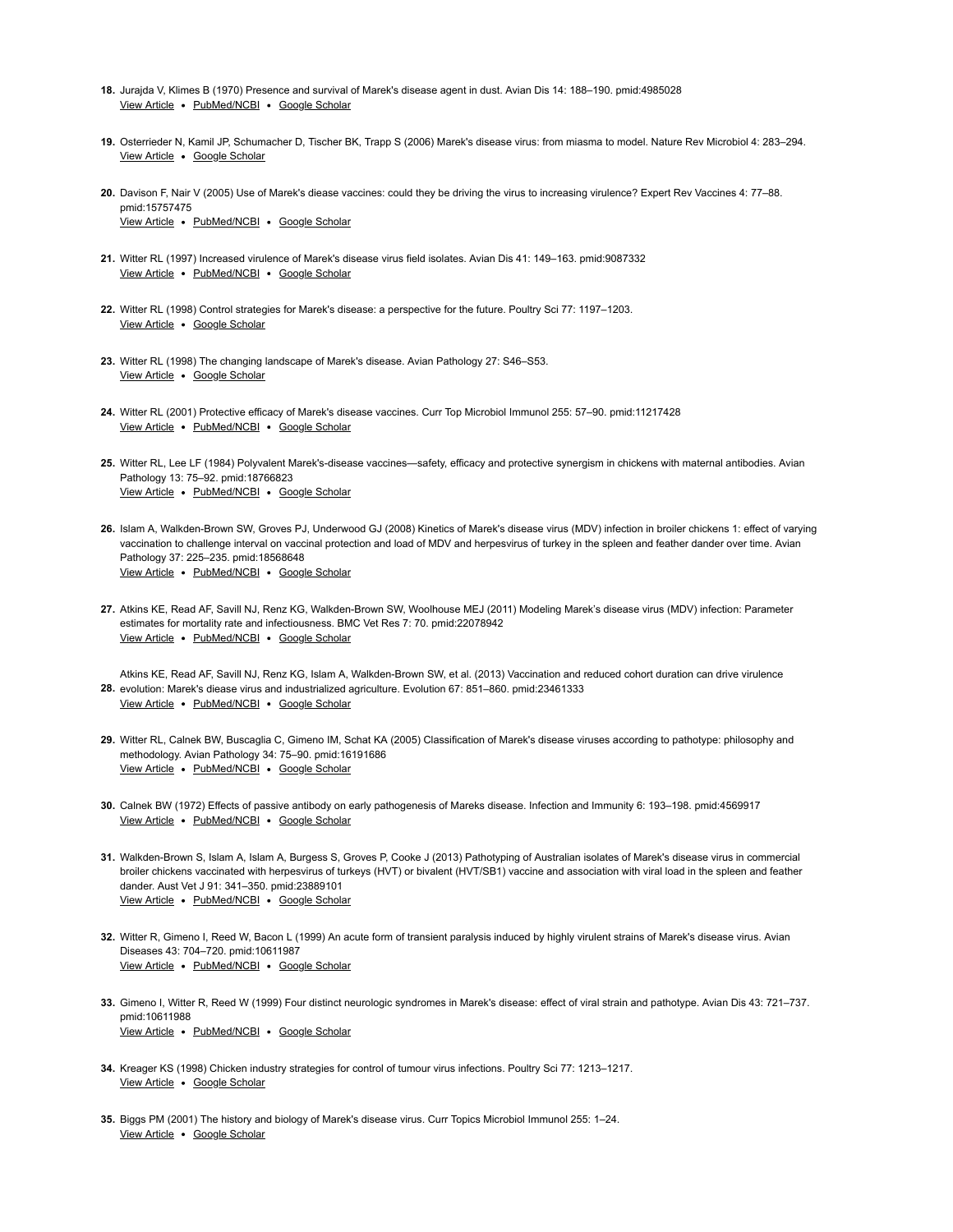- **36.** Schat KA, Baranowski E (2007) Animal vaccination and the evolution of viral pathogens. Revue Scientifique et Technique-Office International des View Article . [Google Scholar](http://scholar.google.com/scholar?q=Animal+vaccination+and+the+evolution+of+viral+pathogens+Schat+2007) Epizooties 26: 327–338.
- <span id="page-10-0"></span>**37.** Gimeno IM (2008) Marek's disease vaccines: A solution for today but a worry for tomorrow? Vaccine 26: C31–C41. pmid:18773529 View Article . [PubMed/NCBI](http://www.ncbi.nlm.nih.gov/pubmed/18773529) . [Google Scholar](http://scholar.google.com/scholar?q=Marek%26apos%3Bs+disease+vaccines%3A+A+solution+for+today+but+a+worry+for+tomorrow%3F+Gimeno+2008)
- <span id="page-10-1"></span>**38.** Lanzas C, Ayscue P, Ivanek R, Grohn YT (2010) Model or meal? Farm animal populations as models for infectious diseases of humans. Nature Rev View Article . [Google Scholar](http://scholar.google.com/scholar?q=Model+or+meal%3F+Farm+animal+populations+as+models+for+infectious+diseases+of+humans+Lanzas+2010) Microbiol 8: 139–148.
- <span id="page-10-2"></span>**39.** Atkins KE (2010) Epidemiology and Evolution of Marek's Disease Virus [thesis]: Edinburgh University.
- <span id="page-10-3"></span>**40.** Mackinnon MJ, Read AF (2004) Immunity promotes virulence evolution in a malaria model. PLoS Biology 2: e230. pmid:15221031 View Article . [PubMed/NCBI](http://www.ncbi.nlm.nih.gov/pubmed/15221031) . [Google Scholar](http://scholar.google.com/scholar?q=Immunity+promotes+virulence+evolution+in+a+malaria+model+Mackinnon+2004)
- <span id="page-10-4"></span>**41.** Dunn JR, Silva RF, Lee LF, Witter RL (2012) Competition between two virulent Marek's disease virus strains in vivo. Avian Path 41: 267–275. View Article . [Google Scholar](http://scholar.google.com/scholar?q=Competition+between+two+virulent+Marek%26apos%3Bs+disease+virus+strains+in+vivo+Dunn+2012)
- <span id="page-10-5"></span>**42.** de Roode JC, Pansini R, Cheesman SJ, Helinski MEH, Huijben S, Wargo AR, et al. (2005) Virulence and competitive ability in genetically diverse malaria View Article · [PubMed/NCBI](http://www.ncbi.nlm.nih.gov/pubmed/15894623) · [Google Scholar](http://scholar.google.com/scholar?q=Virulence+and+competitive+ability+in+genetically+diverse+malaria+infections+de+Roode+2005) infections. Proc Natl Acad Sci USA 102: 7624–7628. pmid:15894623
- <span id="page-10-6"></span>**43.** Radford AD, Dawson S, Coyne K, Porter C, Gaskell R (2006) The challenge for the next generation of feline calicivirus vaccines. Vet Microbiol 117: 14– View Article • [PubMed/NCBI](http://www.ncbi.nlm.nih.gov/pubmed/16698199) • [Google Scholar](http://scholar.google.com/scholar?q=The+challenge+for+the+next+generation+of+feline+calicivirus+vaccines+Radford+2006) 18. pmid:16698199
- <span id="page-10-7"></span>**44.** van den Berg TP (2000) Acute infectious bursal disease in poultry: a review. Avian Pathology 29: 175–194. pmid:19184804 [View Article](https://doi.org/10.1080/03079450050045431) . [PubMed/NCBI](http://www.ncbi.nlm.nih.gov/pubmed/19184804) . [Google Scholar](http://scholar.google.com/scholar?q=Acute+infectious+bursal+disease+in+poultry%3A+a+review+van+den+Berg+2000)
- <span id="page-10-8"></span>**45.** Hawley DM, Osnas EE, Dobson AP, Hochachka WM, Ley DH, Dhondt AA (2013) Parallel patterns of increased virulence in a recently emerged wildlife [View Article](https://doi.org/10.1371/journal.pbio.1001570) . [PubMed/NCBI](http://www.ncbi.nlm.nih.gov/pubmed/23723736) . [Google Scholar](http://scholar.google.com/scholar?q=Parallel+patterns+of+increased+virulence+in+a+recently+emerged+wildlife+pathogen+Hawley+2013) pathogen. PLoS Biology 11: e1001570. pmid:23723736
- <span id="page-10-9"></span>**46.** Kerr PJ (2012) Myxomatosis in Australia and Europe: A model for emerging infectious diseases. Antiviral Res 93: 387–415. pmid:22333483 [View Article](https://doi.org/10.1016/j.antiviral.2012.01.009) · [PubMed/NCBI](http://www.ncbi.nlm.nih.gov/pubmed/22333483) · [Google Scholar](http://scholar.google.com/scholar?q=Myxomatosis+in+Australia+and+Europe%3A+A+model+for+emerging+infectious+diseases+Kerr+2012)
- <span id="page-10-10"></span>**47.** Allen RC, Popat R, Diggle SP, Brown SP (2014) Targeting virulence: can we make evolution-proof drugs? Nature Rev Microbiol 12: 300–308. View Article . [Google Scholar](http://scholar.google.com/scholar?q=Targeting+virulence%3A+can+we+make+evolution-proof+drugs%3F+Allen+2014)
- <span id="page-10-11"></span>**48.** Lyall J, Irvine RM, Sherman A, McKinley TJ, Nunez A, Purdie A, et al. (2011) Suppression of avian influenza transmission in genetically modified chickens. [View Article](https://doi.org/10.1126/science.1198020) . [PubMed/NCBI](http://www.ncbi.nlm.nih.gov/pubmed/21233391) . [Google Scholar](http://scholar.google.com/scholar?q=Suppression+of+avian+influenza+transmission+in+genetically+modified+chickens+Lyall+2011) Science 331: 223–226. pmid:21233391
- <span id="page-10-12"></span>**49.** Kennedy DA, Duun JR, Dunn PA, Read AF (2015) An observational study of the temporal and spatial patterns of Marek's-disease-associated leukosis [View Article](https://doi.org/10.1016/j.prevetmed.2015.04.013) . [Google Scholar](http://scholar.google.com/scholar?q=An+observational+study+of+the+temporal+and+spatial+patterns+of+Marek%E2%80%99s-disease-associated+leukosis+condemnation+of+young+chickens+in+the+United+States+of+America+Kennedy+2015) condemnation of young chickens in the United States of America. Vet Prevent Med. 120: 328–335.
- <span id="page-10-13"></span>**50.** van Boven M, Bouma A, Fabri THF, Katsma E, Hartog L, Koch G (2008) Herd immunity to Newcastle disease virus in poultry by vaccination. Avian [View Article](https://doi.org/10.1080/03079450701772391) · [PubMed/NCBI](http://www.ncbi.nlm.nih.gov/pubmed/18202943) · [Google Scholar](http://scholar.google.com/scholar?q=Herd+immunity+to+Newcastle+disease+virus+in+poultry+by+vaccination+van+Boven+2008) Pathology 37: 1–5. pmid:18202943
- <span id="page-10-14"></span>**51.** Pantin-Jackwood M, Suarez D (2013) Vaccination of domestic ducks against H5N1 HPAI: a review. Virus Res 5: 21–34. View Article . [Google Scholar](http://scholar.google.com/scholar?q=Vaccination+of+domestic+ducks+against+H5N1+HPAI%3A+a+review+Pantin-Jackwood+2013)
- **52.** Desvaux S, Grosbois V, Pham T, Dao D, Nguyen T, Fenwick S, et al. (2013) Evaluation of the vaccination efficacy against H5N1 in domestic poultry in the [View Article](https://doi.org/10.1017/S0950268812001628) . [PubMed/NCBI](http://www.ncbi.nlm.nih.gov/pubmed/22846369) . [Google Scholar](http://scholar.google.com/scholar?q=Evaluation+of+the+vaccination+efficacy+against+H5N1+in+domestic+poultry+in+the+Red+River+Delta+in+Vietnam+Desvaux+2013) Red River Delta in Vietnam. Epidemiol Infect 141: 776–788. pmid:22846369
- <span id="page-10-15"></span>**53.** Savill NJ, St Rose SG, Keeling MJ, Woolhouse MEJ (2006) Silent spread of H5N1 in vaccinated poultry. Nature 442: 757–757. pmid:16915278 View Article . [PubMed/NCBI](http://www.ncbi.nlm.nih.gov/pubmed/16915278) . [Google Scholar](http://scholar.google.com/scholar?q=Silent+spread+of+H5N1+in+vaccinated+poultry+Savill+2006)
- <span id="page-10-16"></span>**54.** Moreno E (2014) Retrospective and prospective perspectives on zoonotic brucellosis. Frontiers Microbiol 5: 213 doi: 210.3389/fmicb.2014.00213.